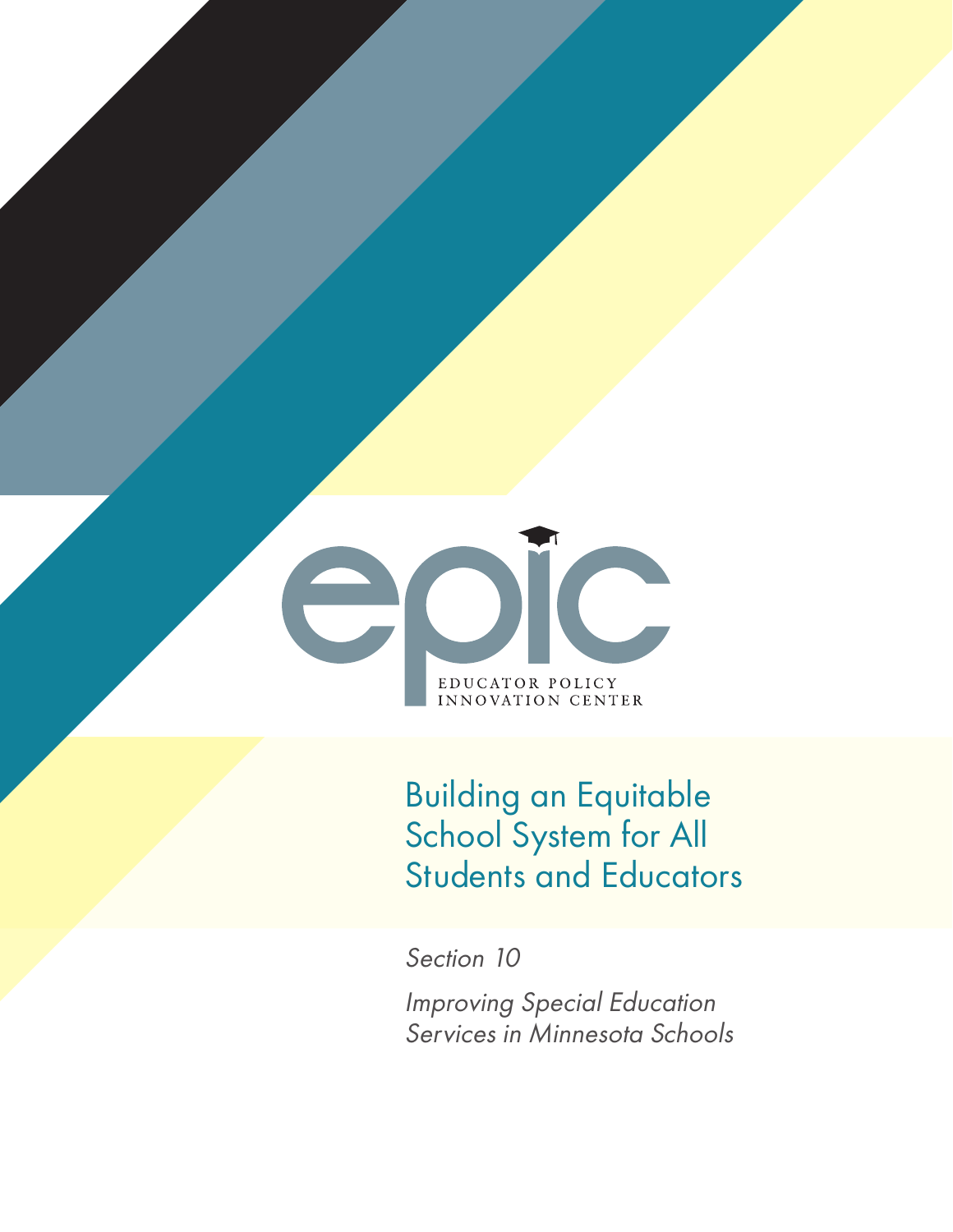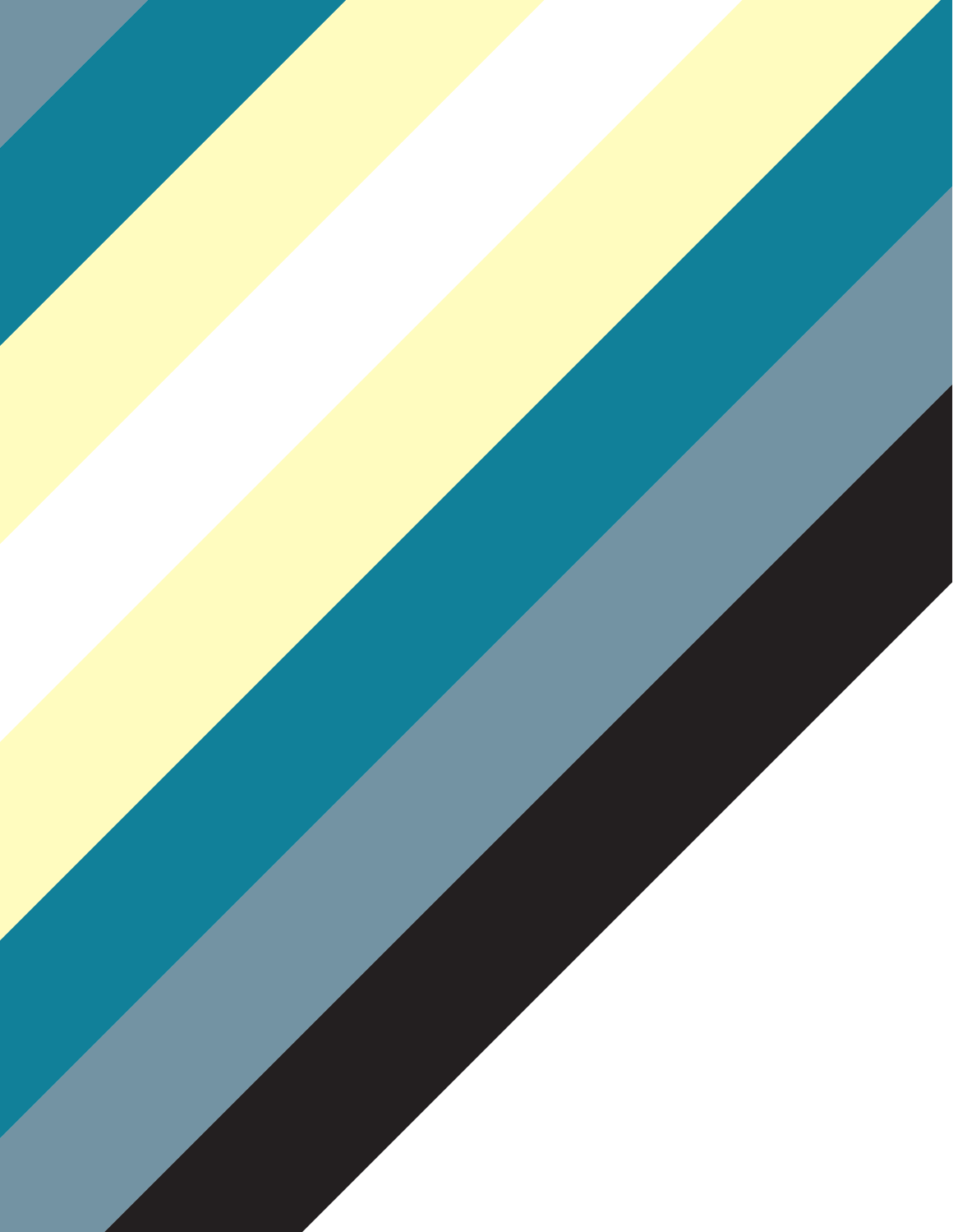# Table of contents

| Demographics of Minnesota's Special Education Population: Educators and Students |
|----------------------------------------------------------------------------------|
|                                                                                  |
|                                                                                  |
|                                                                                  |
| Opportunity #3: Educator Work Environments and Student Services20                |
|                                                                                  |
| Solution #1: Join a Federal Coalition to Advocate for Full Funding of IDEA22     |
| Solution #2: Improve Some Minnesota Paperwork Requirements That Exceed           |
| Solution #3: Implement Some of the Recommendations From the 2013 OLA Report      |
|                                                                                  |
| Solution #5: Hire and Train more ESPs for Special Education Classrooms 25        |
|                                                                                  |
|                                                                                  |
|                                                                                  |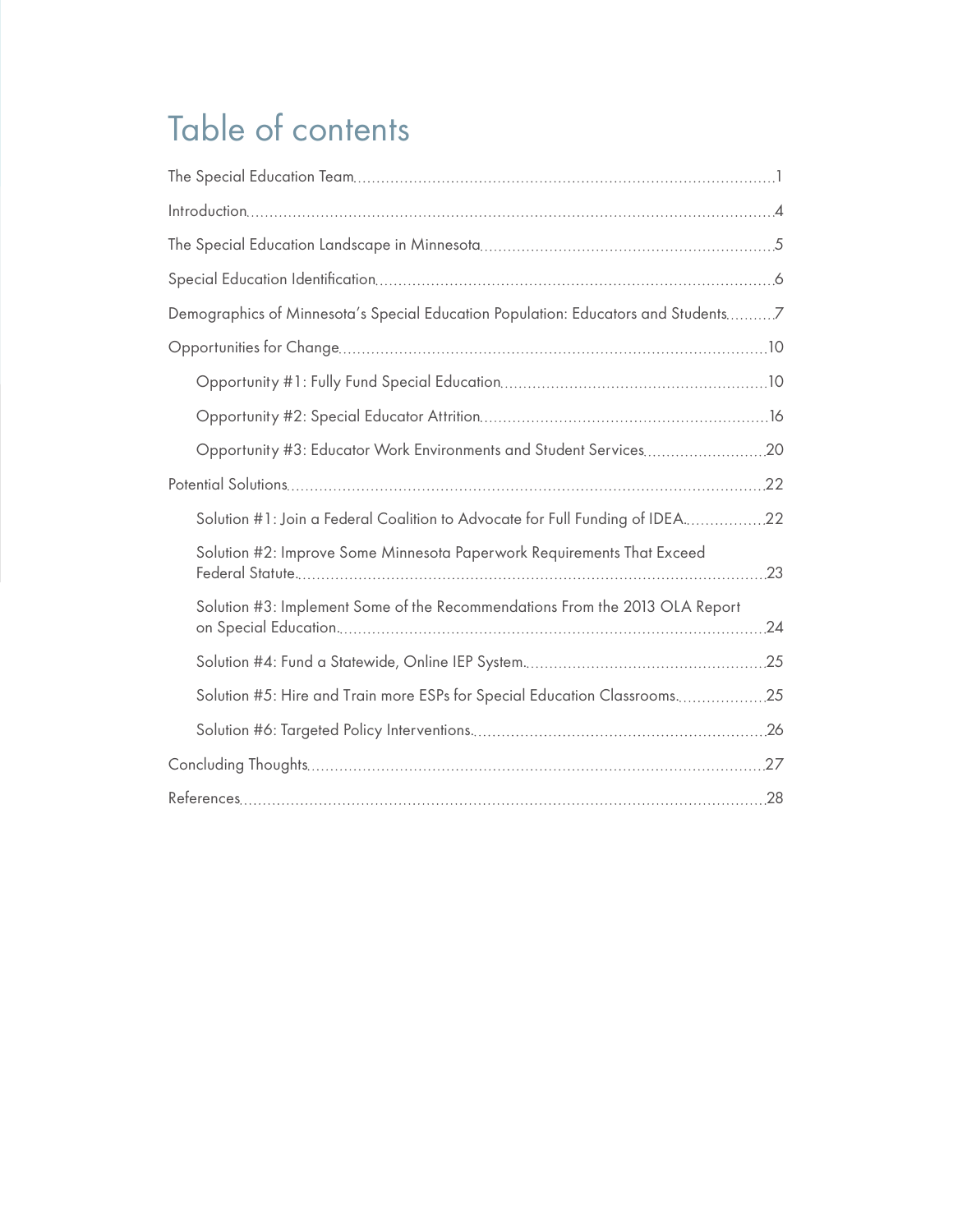# The Special Education Team

**Lenora Jensen** is a high school special education teacher in the Hibbing Public Schools.

She holds a B.A. from Bemidji State University in elementary and early childhood education plus the equivalent of an M.A. in special education with licensure in learning disabilities, emotional and behavioral disorders, and developmental cognitive disabilities. Lenora is a member of the governance board for her local union, and she has served on Education Minnesota's special education committee. In her free time, she enjoys operating a nonprofit cemetery association, traveling via motorcycle, genealogical research, and spending time with her family and friends.

**Ellie Conrad** is an emotional and behavioral disabilities teacher at Boeckman Middle

School in Farmington. She provides emotional and behavioral support and teaches life skills and academic support classes to students in grades (K-12). Ellie has a M.Ed. degree from the University of Minnesota, Twin Cities. She also completed and EBD certificate in special education from St. Cloud State University. Ellie has recently become involved with the Education Minnesota special education committee where she advocates for student and staff supports and mental health. Outside of school, Ellie enjoys horseback riding, kayaking,

swimming, reading and being outdoors with her two sons and husband.

**Maria-Renée Grigsby** is a special education teacher for the Roseville Area Schools. She

hold licenses in both elementary education and emotional and behavioral disorders. She has been a public school teacher for more than two decades. She earned her bachelor's degree in elementary education from the University of St. Thomas and her M.Ed. from St. Mary's University. She is a diversity trainer, served on a plethora of community committees including the Pan-African Community Endowment Committee for the St. Paul Foundation.

She is co-chair of a Native American Parent Advisory Committee, and she is a member of Education Minnesota's special education committee. She is passionate about increasing and sustaining real equity in public schools.

**Nichelle Zimmer** has been a school psychologist for the last 25 years with the Forest Lake

Area Schools. She also worked as an autism resource specialist for 15 years for the same district. She has a B.A. from Luther College and a master's degree from San Jose State University. Nichelle is also a co-director for Camp Discovery, a camp for individuals on the autism spectrum, through the Autism Society of Minnesota. In her free time, she enjoys traveling, reading, and spending time with family and friends.







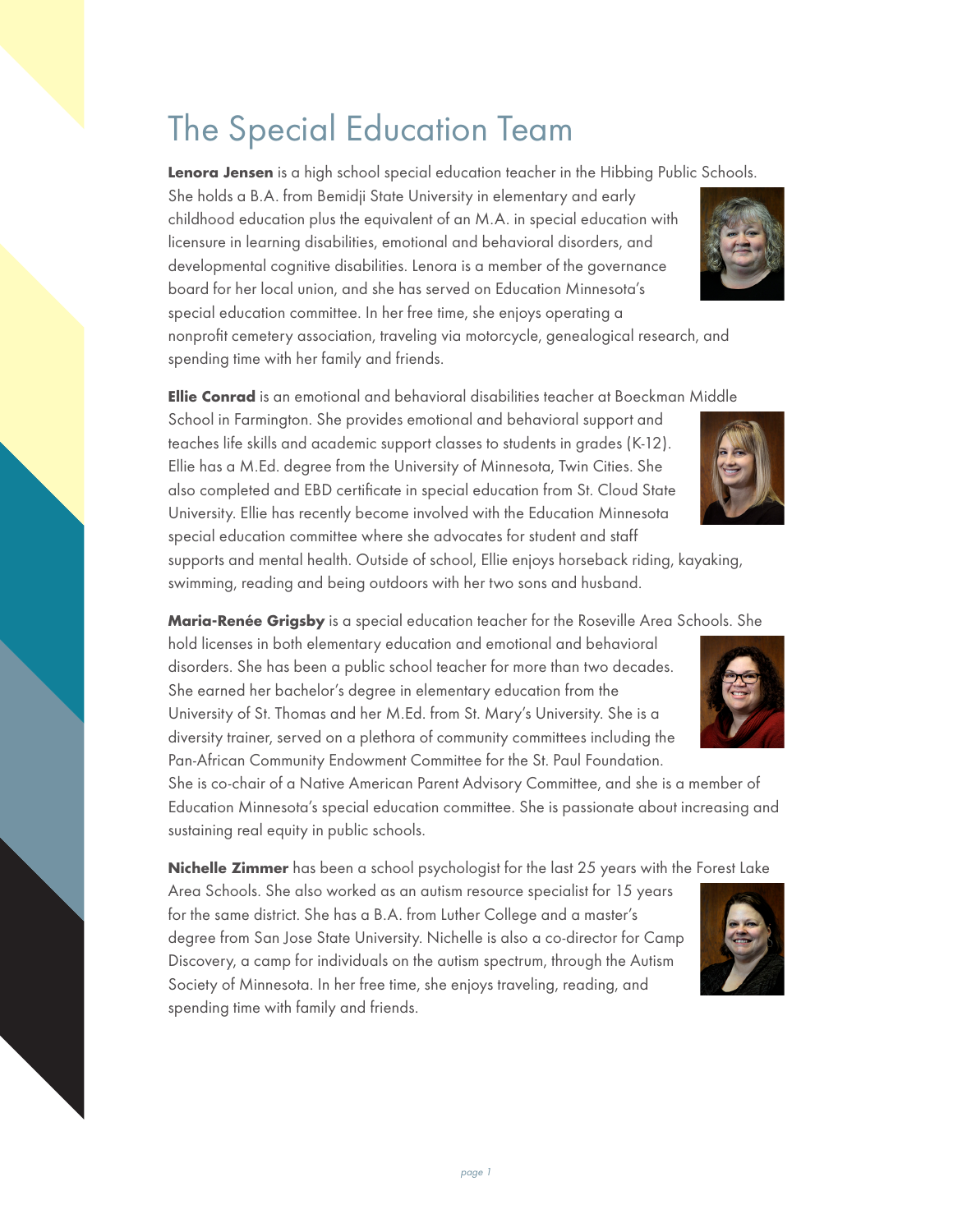**Tracy Jo Detloff** is a middle school special education teacher in the New London-Spicer

School District. She holds an elementary education license from Southwest Minnesota State University. She also earned her master's degree from Southwest Minnesota State University in K-2 educational leadership, learning disabilities, and emotional and behavioral disorders. She also holds her K-12 reading licensure. In her free time, she loves spending time with family and friends, traveling, gardening, and attending sporting events.

**Becki Church** is a special education teacher in the Freshwater Education District. She holds

licenses in elementary education, K-6, 5-8 mathematics, learning disabilities, and emotional and behavioral disorders. Becki has an A.A. from Aims Community College, a B.E. from the University of Minnesota, Morris and a M.S. in special education from Southwest Minnesota State University. In her spare time, Becki enjoys outdoor activities such as hunting, fishing, motorcycling, snowmobiling, and time at the lake cabin.

**Brian Rappe** is a middle school special education teacher at Nicollet Middle School in the

Burnsville School District. He has been with Burnsville schools for 20 years. Brian holds a B.S. from Northwestern University, Twin Cities in ministry and biblical studies and a M.Ed. from the University of Minnesota, Twin Cities. He holds teaching licenses in emotional and behavioral disabilities and reading. He is also the chair of the Professional Educators Licensing and Standards Board (PELSB). Brian's enjoys seeing live music and traveling with friends.

**Gwendolyn Johnson** is an occupational therapist in the Northeast Metro 916 Intermediate

School District. She graduated from St. Catherine University in 1990 with a B.A. in occupational therapy and Saint Mary's University of Minnesota in 2013 with an M.A. in organizational leadership. Gwendolyn is a licensed occupational therapist and has National Board Certification in occupational therapy. She has demonstrated her commitment to creating safer school environments through testifying for the Senate Education Committee, urging

policymakers to attend listening sessions with educators experiencing challenging unsafe school environments, advocacy, mentoring, and empowering educators and students. Outside of work, she enjoys volunteering for diverse nonprofits, mentoring youth, and spending time with family.

**Heather Bakke** is a high school special education teacher at Gibbon-Fairfax-Winthrop High School in Winthrop. She earned a B.A. from Gustavus Adolphus College in teaching secondary social studies, and a special education certificate from St. Cloud State University. Heather is the president of the G.F.W. Education Association and a member of the Education Minnesota Governing Board. In her spare time, Heather loves to read, collect squirrel knickknacks, and send strongly worded letters to politicians.







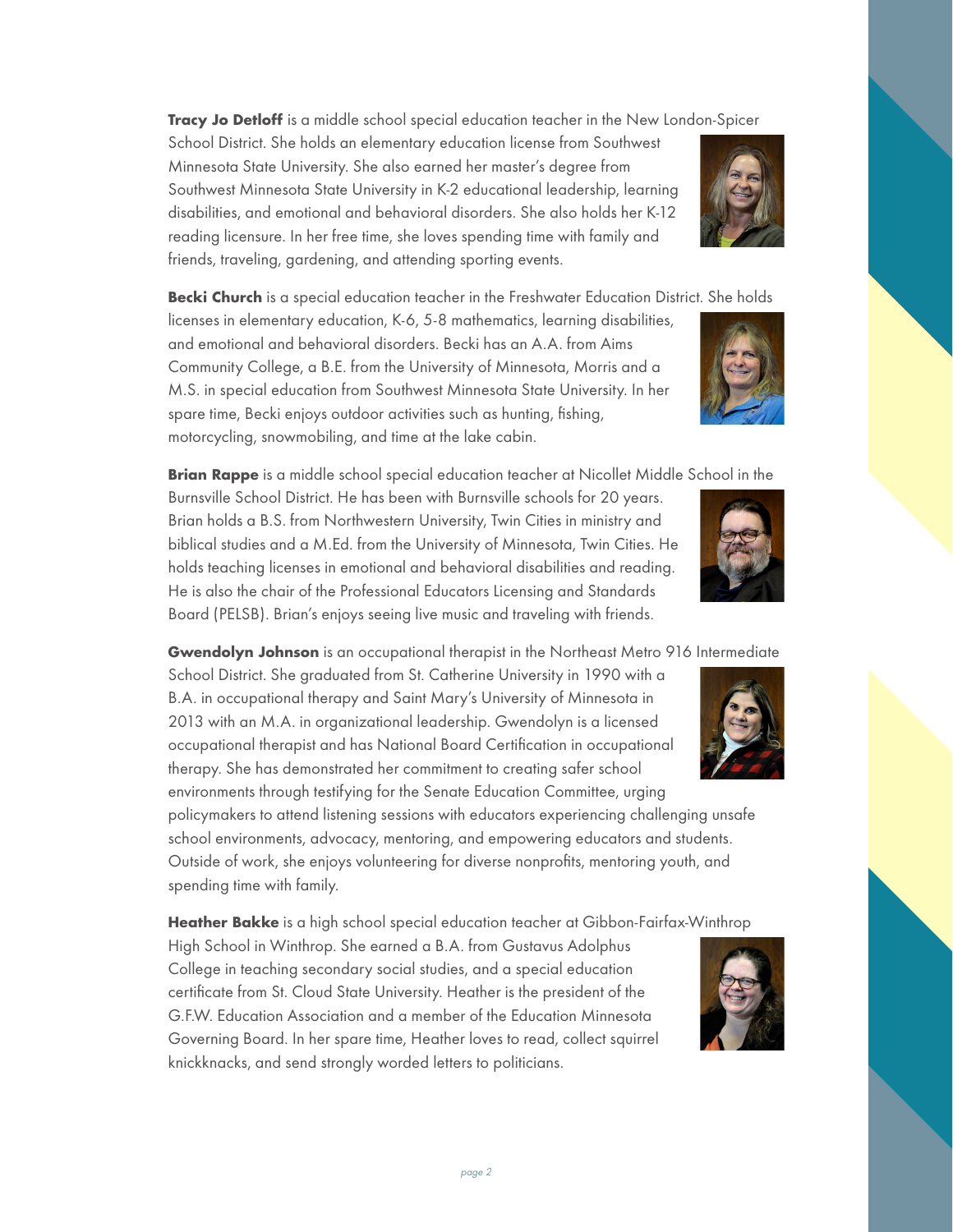**Janice Reed** is an education assistant in the Center Based Emotional Disturbed Department

at Cooper High School. Her goal is give back and fill the gap to children who need extra love and support. Janice is a very active participant in her union, Robbinsdale Local 872. She is a union building representative, a certified Members Rights Advocate and a member of the Education Minnesota's Racial Equity Advocate committee. She has an A.S. Science Degree in Business Administration from Colorado Technical University Online and would like to

become a special education teacher in the near future. Janice is married with two children. In her spare time, she volunteers as church teacher for kids at her church. Janice also enjoys spending time with her family, especially her two grandchildren.

**Karen Erickson** is a special educator at Henry Sibley High School. She holds a M.A. in

education in differentiated instruction from Concordia University, St. Paul and a B.S. in special education from Minnesota State University-Moorhead. Karen is in her 25th year of teaching. She has been a district facilitator, a crisisprevention intervention trainer, and has Advancement via Individual Determination training. Karen spent 24 years as a teacher at Dilworth-Glyndon-Felton Schools before transferring to her current position.

Patrick Byron is a retired elementary, special education vocational education teacher with

the Rochester Public Schools. He holds a B.S. in elementary education from the College of St. Theresa, Winona, MN. He has a M.S. degree in special education from Minnesota State University, Mankato. He currently works as an adjunct staff member and supervises special education student teachers for the special education department at Winona State University. He also substitutes in all subject areas for the Winona and Rochester Public Schools. Patrick likes to spend time with his grandchildren, travel, and volunteer.

**Amber Serfling** is a special education teacher in the Grand Rapids Public School District.

Amber holds a B.S. from Metropolitan State University with a focus in violence prevention and intervention. She completed her special education licensure in the areas of emotional behavioral disorders and specific learning disabilities through the University of Minnesota, Duluth's Naada Maadawin Program. Amber provides trainings through Education Minnesota in the areas of trauma, restorative practices, and special educators working together. She is a former

member of Education Minnesota's special education committee. In her free time, Amber loves spending time with her family, fishing, and reading.







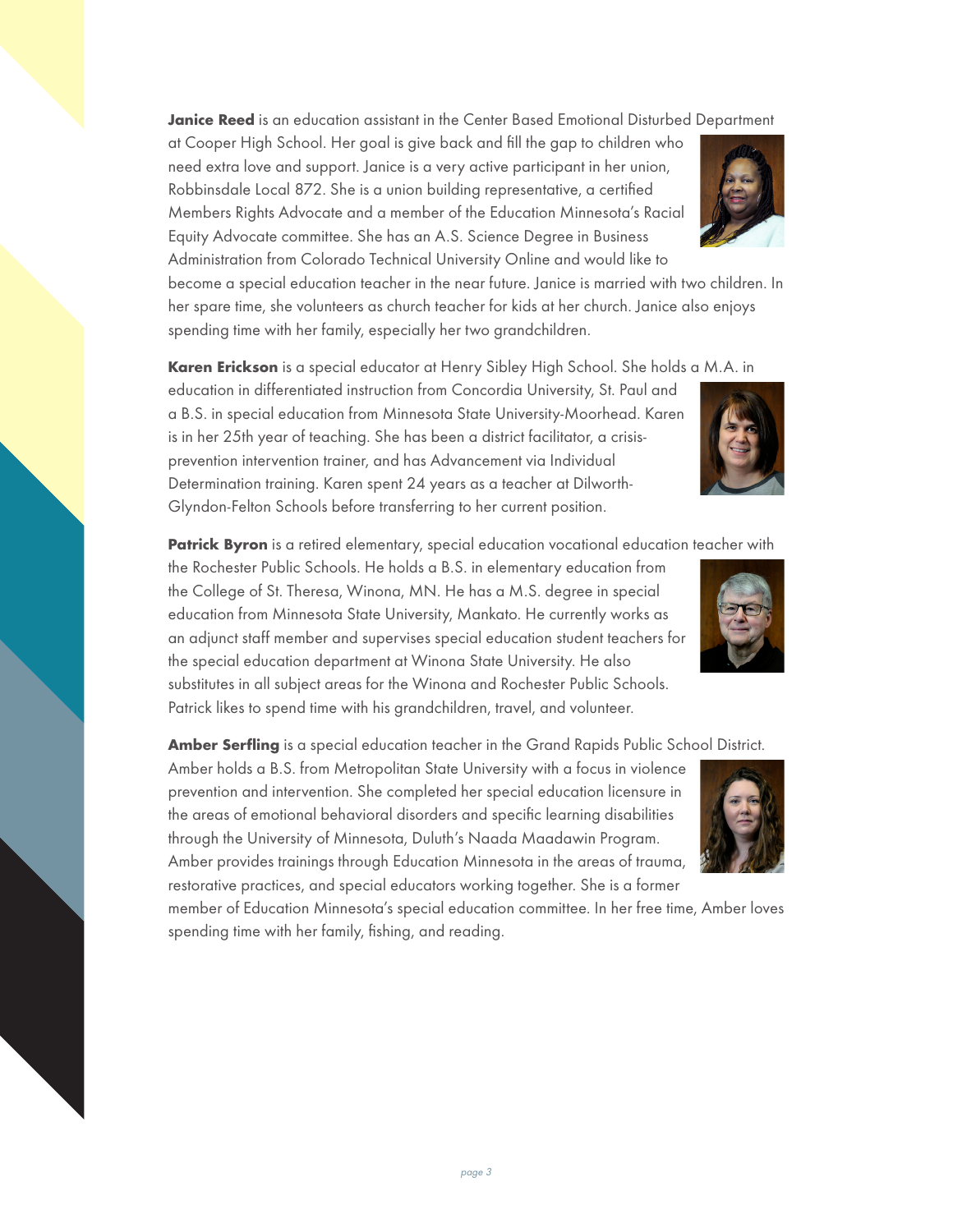## Introduction

All previous EPIC teams have contained special educators and brought attention to the intersection of special education and other E-12 policy issues. Our EPIC paper on teacher recruitment and retention contained a section on the attrition problems school districts face in retaining special education teachers. In addition, our EPIC paper on trauma-informed restorative schools provided a detailed analysis of the disproportional use of suspensions and expulsions on students with disabilities. Finally, our EPIC paper on teacher preparation emphasized the need to help special educators and general education teachers collaborate for the benefit of all students. However, this section represents the first comprehensive, stand-alone look at the policy issues facing educators working in special education and their students.

**The United States federal government and the state of Minnesota continually underfund special education, which leaves educators and students with a lack of critical resources. In addition, this lack of funding continues to grow on an annual basis despite increased public awareness of the disparities.**

The United States federal government and the state of Minnesota continually underfund special education, which leaves educators and students with a lack of critical resources. In addition, this lack of funding continues to grow on an annual basis despite increased public awareness of the disparities. This funding problem causes local districts to redirect funds from other revenue streams to meet the unfulfilled promises of federal and state policymakers. It is time for the leaders of this state to provide the resources all children deserve regardless of ability.

One way to start to close this fiscal gap is to fully fund the so-called special education "cross subsidy" in Minnesota. Due to the chronic refusal to pay for special education services at both the state and federal level, the price tag for closing this gap is estimated at around \$1.5 billion. These funds would not only ensure high quality special education services to our most vulnerable students, but also end the deeply problematic practice of shifting general education funds to cover the cost of special education services. Every single student in Minnesota would benefit from this change — dramatically.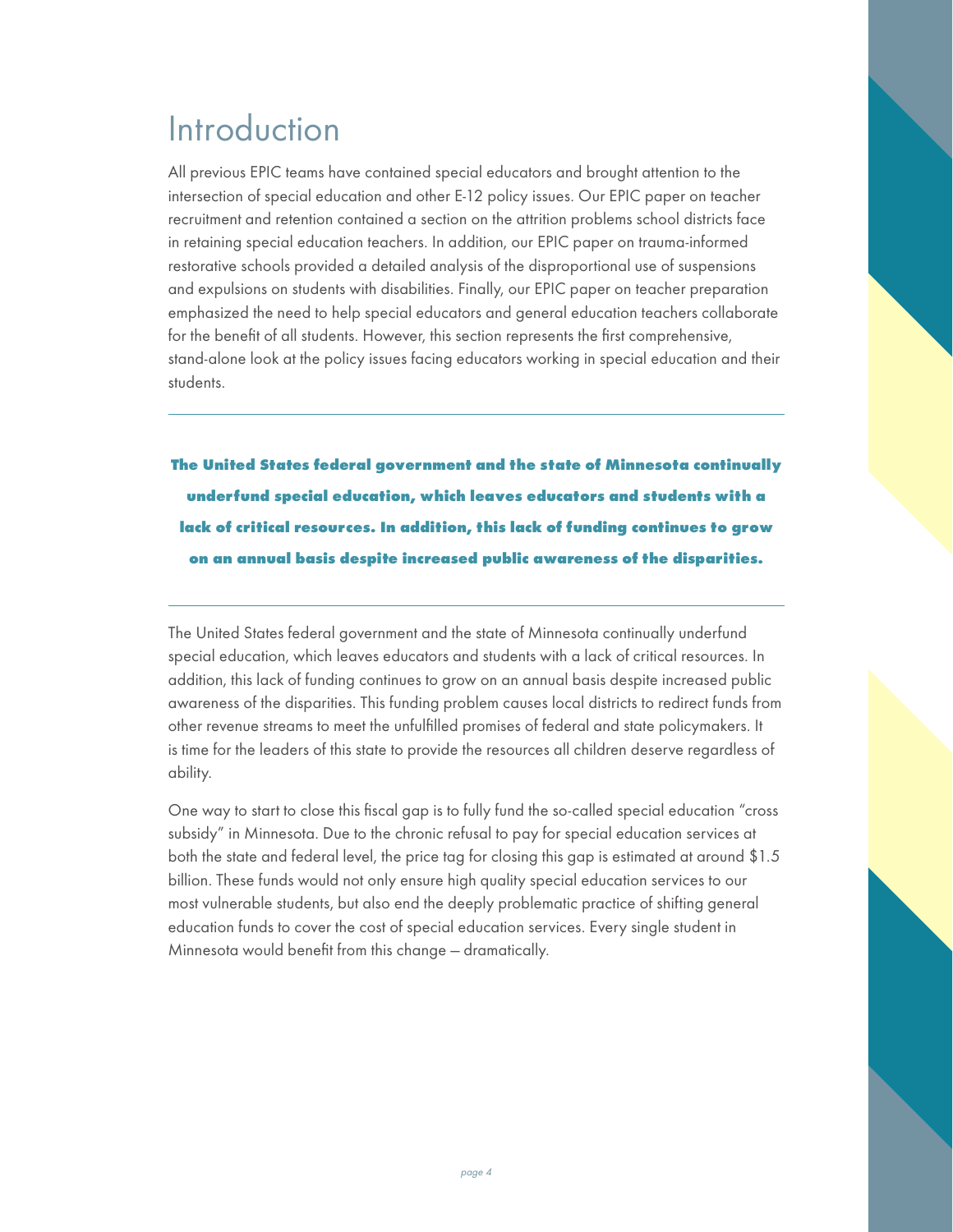**Policymakers have ignored and underfunded special education programs since they were required in 1975, and we offer this section as a start to what needs to be a longer and substantial conversation about funding special education.**

Special education is a unique and specialized part of the larger E-12 framework, and we think it is appropriate to offer a quick primer before addressing systemic challenges. Policymakers have ignored and underfunded special education programs since they were required in 1975, and we offer this section as a start to what needs to be a longer and substantial conversation about funding special education. Minnesota does not need to commission new focus groups or task forces. Previous state commissions and agencies, working in a bipartisan manner, have identified the shortfalls hampering the efforts of educators working with some of our most at-risk students. It is time to start implementing the recommendations of researchers, educators, and policy experts.

In what follows, we first offer a general overview of the special education landscape in Minnesota. Next, we discuss opportunities for change. We specify three challenges that hinder the work of educators in special education as they relate to: (1) funding, (2) special educator attrition, and (3) work environment and student services. Finally, we offer a list of potential solutions Minnesota policymakers can use to start improving the conditions for educators in special education and their students.

## The Special Education Landscape in Minnesota

Special education policy and terminology can seem complicated to those not directly involved with this portion of the overall E-12 public education system. First, numerous revenue streams from local, state, and federal governments fund special education programs in Minnesota. Second, special education operates with its own jargon and terminology different from that of other branches of E-12 education. Finally, special educators, parents, and students encounter a variety of additional legal responsibilities and rights above those influencing the school careers of general education students and their families. For these reasons, it is important to pause and present some general facts about special education in Minnesota. In this section, we describe: (1) the process of special education identification and (2) the current demographics of the special educator workforce and special education student population in Minnesota.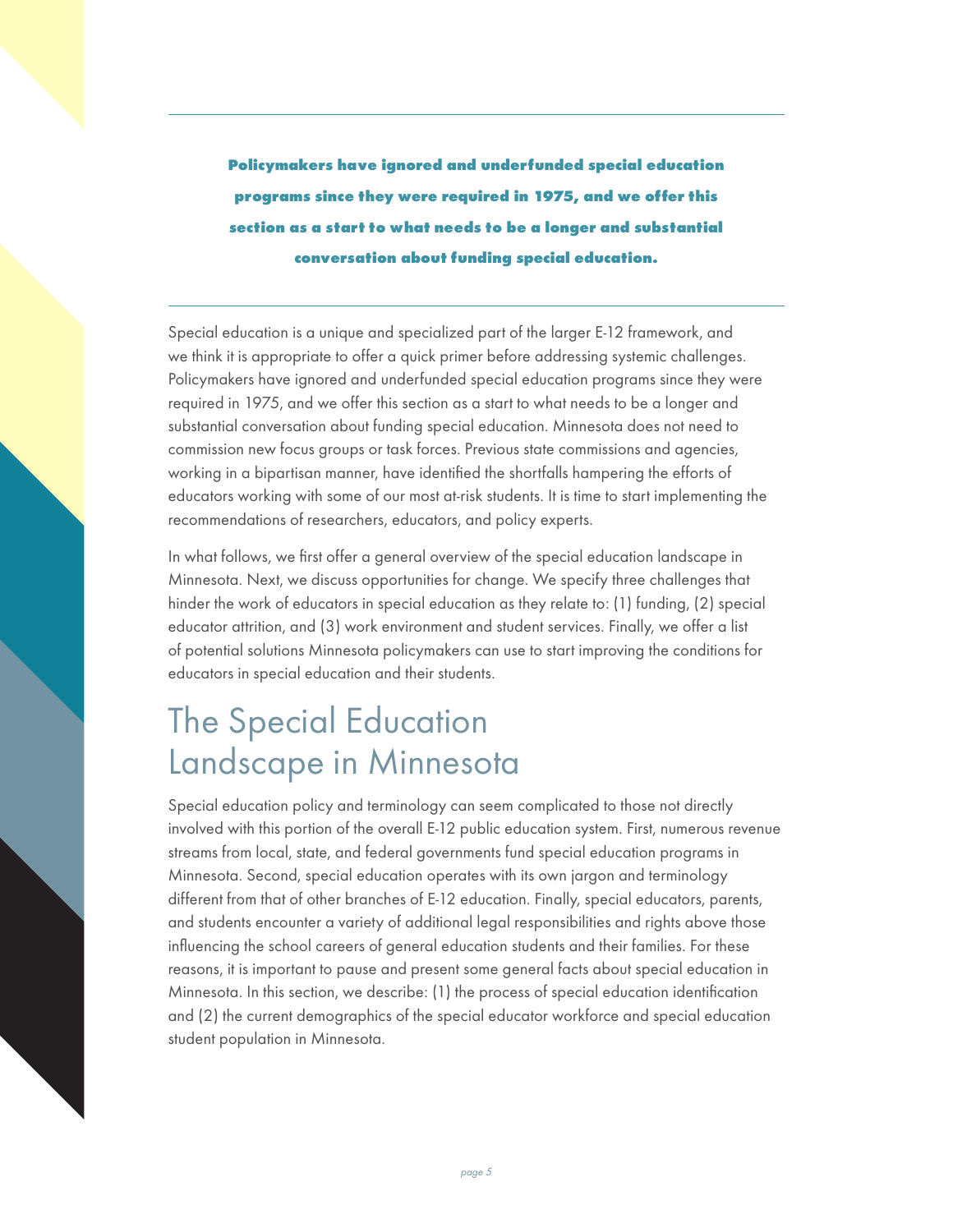## Special Education Identification

The Individuals with Disabilities Education Act (IDEA), known as the Education for All Handicapped Children Act from 1975-1990, guarantees all schoolchildren in the United States a free appropriate public education (FAPE) in the least restrictive environment necessary. This means state governments and local education agencies (LEAs) must provide services to students with disabilities to meet this obligation. All Minnesota schoolchildren, including traditional public school students, charter school students, and private school students, are entitled to special education services paid for by the school district in which they officially reside. For example, Minneapolis Public Schools would be financially responsible for funding the necessary special education services of a student who resides within the district boundaries but attends a private school in Eagan.

**An individualized education program is a legally binding document holding school officials accountable for the services a student needs in accordance with his or her federal right to a free appropriate public education in the least restrictive environment possible.**

Students and families must move through a series of steps before a child will receive special education services. First, school officials screen students to determine if a child is eligible to receive comprehensive special education services. Children first move through a prereferral intervention process. After that process is complete, a student is formally evaluated. If a student's evaluation results show a need for special education services, the educators, the parents or guardians of an identified child, and other support professionals meet to collaboratively develop an Individualized Education Program (IEP)1 in order to meet the student's unique needs. It is important to note, **IEP is a legally binding document holding school officials accountable for the services a student needs in accordance with his or her federal right to a FAPE.** To date, there are 13 disability categories identified in federal statute and state statute. They include:

- 1. autism spectrum disorders (ASD)
- 2. deaf-blind (D/B)
- 3. deaf and hard of hearing (D/HH)
- 4. developmental cognitive disabilities (DCD-MM, DCD-SP)2

*<sup>1</sup> Special education teachers face unique legal responsibilities as compared to general education teachers. IEPs are legally binding contracts that can result in legal consequences if an educator or district fails to meet the needs of a child.*

*<sup>2</sup> DCD-MM = Developmental Cognitive Disabilities: Mild-Moderate; DCD-SP = Developmental Cognitive Disabilities: Severe-Profound*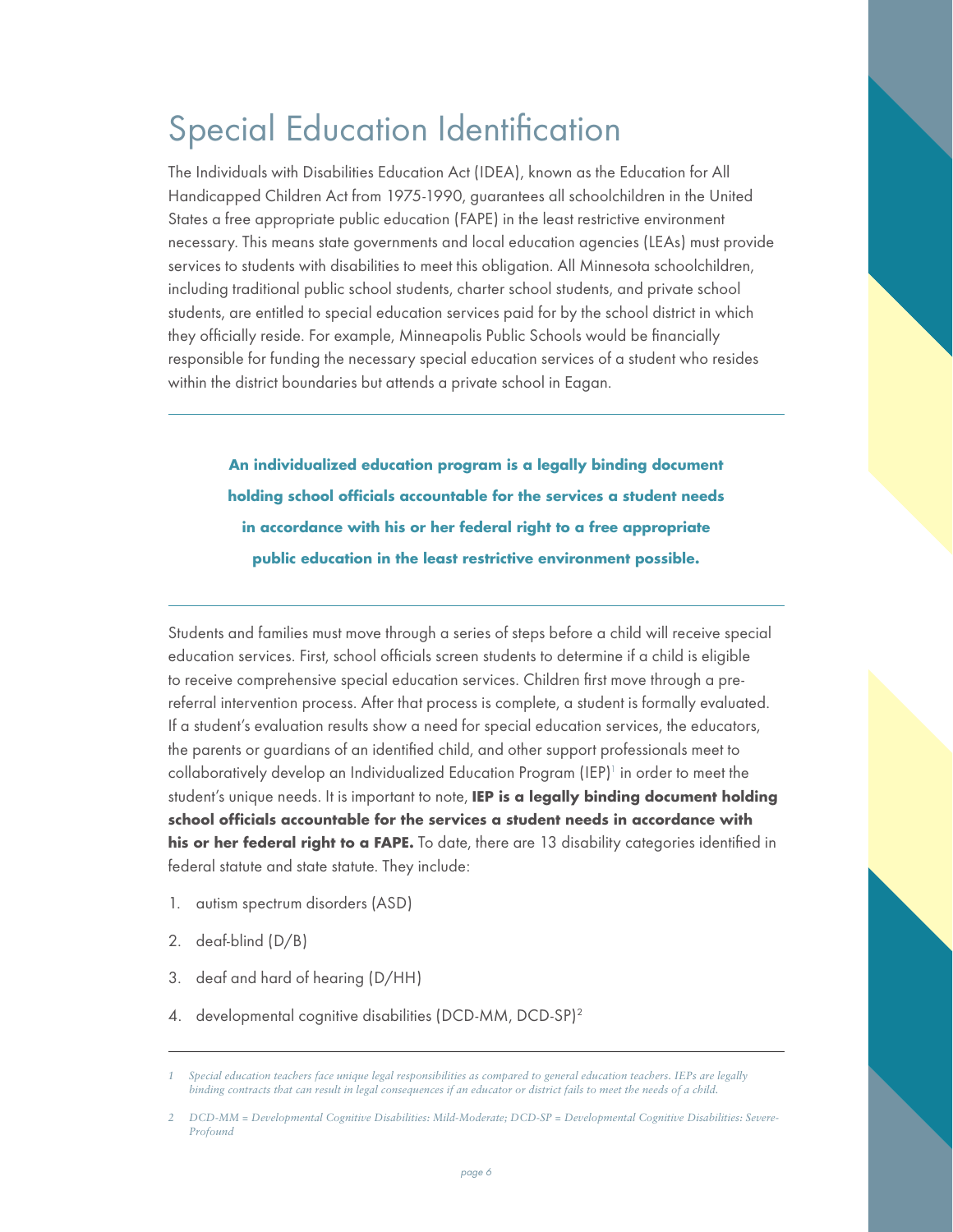- 5. developmental delay (D/D)
- 6. emotional or behavioral disorders (EBD)
- 7. other health disabilities (OHD)
- 8. physically impaired (PI)
- 9. severely multiply impaired (SMI)
- 10. specific learning disabilities (SLD)
- 11. speech or language impairments (S/LI)
- 12. traumatic brain injury (TBI)
- 13. visually impaired (VI)

In addition, lawmakers should remember that a student might carry more than one disability diagnosis.

## Demographics of Minnesota's Special Education Population: Educators and Students

**Lawmakers should be appalled, and worried, that 324 individuals are working with students with an emotional and behavioral disorders diagnosis without traditional licensing.**

In this larger paper, we have alerted lawmakers to the acute teacher attrition problem facing public education systems. However, we want to shine a spotlight on the retention epidemic in special education. The Minnesota Professional Educator Licensing and Standards Board (PELSB) (2019) recently released the biennial Teacher Supply and Demand report to the Minnesota Legislature. Individuals holding special education licenses are choosing to not use them at alarming rates. In addition, chart 10.1 shows that seven of the top 15 licensure categories requiring "special permissions" are in the area of special education. Lawmakers should be appalled, and worried, that 324 individuals are working with students with an EBD diagnosis without traditional licensing.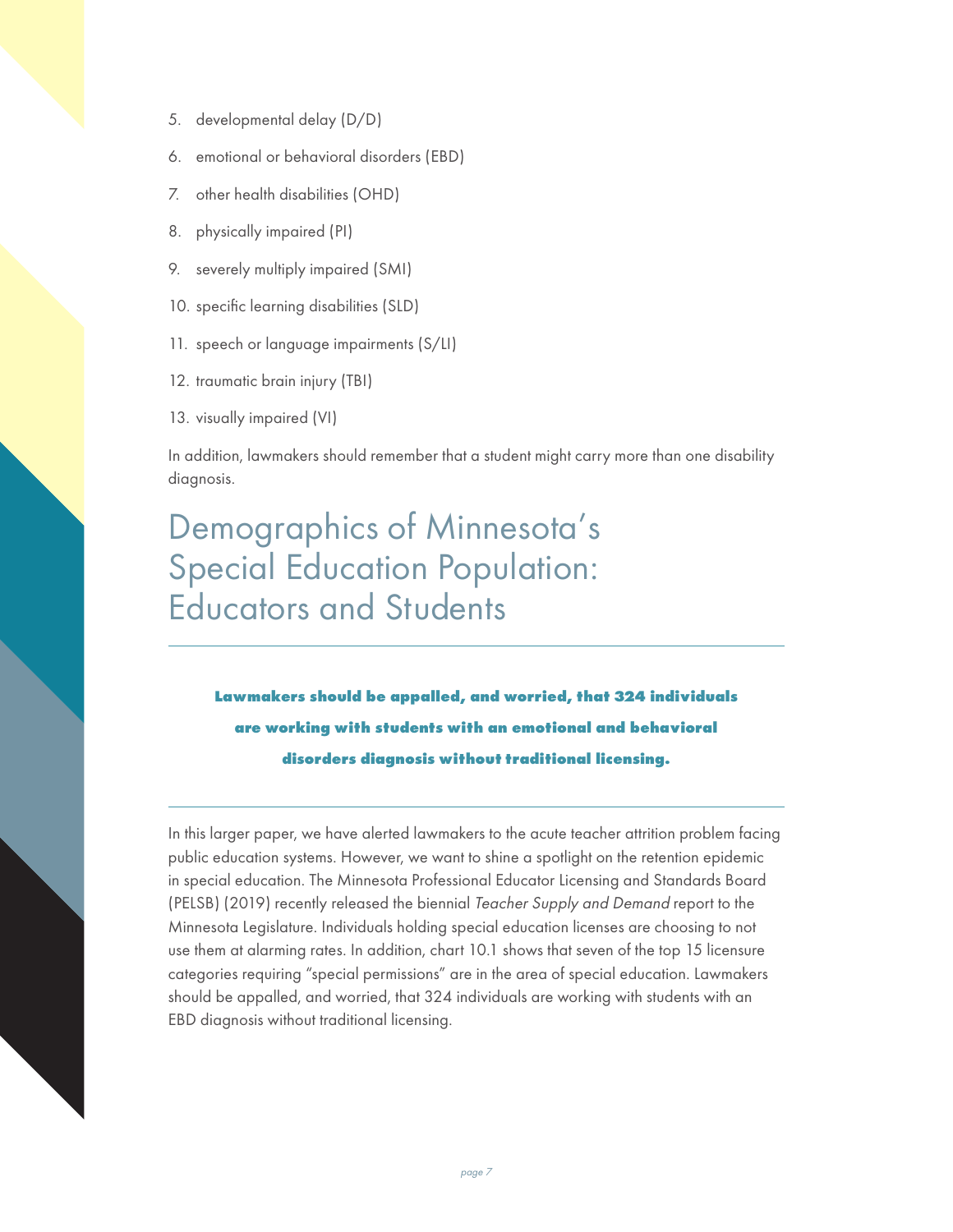| CHART 10.1: SPED LICENSE AREAS WITH THE MOST TEACHERS WORKING |
|---------------------------------------------------------------|
| UNDER SPECIAL PERMISSION/OUT OF COMPLIANCE                    |

| <b>AREA</b>                              | <b>NUMBER OF TEACHERS WITH SP/OOC</b> |
|------------------------------------------|---------------------------------------|
| Mildly handicapped                       | 526                                   |
| <b>Emotional and Behavior Disorders</b>  | 324                                   |
| <b>Early Childhood Special Education</b> | 284                                   |
| Learning disabilities                    | 255                                   |
| Autism spectrum disorders                | 236                                   |
| Developmental disabilities               | 135                                   |
| Mild to moderate mentally handicapped    | 112                                   |

Data obtained from PELSB (2019, pp. 11-12).

In addition to teachers, education support professionals (ESPs) are a vital part of the special education workforce. It is unfortunate that no state agency provides an ongoing and accurate count of ESPs. The Minnesota State Report Card identifies 20,304 educators, 16.6% of public school employees in the 2018-19 school year, as ESPs. We can hypothesize that many of these individuals are working with special education students. However, the state needs to better account for the valuable work of Minnesota's ESPs. Policymakers should know how districts are utilizing ESPs as well as what districts struggle to recruit ESPs.

### **The state needs to better account for the valuable work of Minnesota's ESPs. Policymakers should know how districts are utilizing ESPs as well as what districts struggle to recruit ESPs.**

It is much easier to offer demographic information about the special education student population in Minnesota. Districts and state agencies keep ongoing, accurate counts of which students qualify for special education services. Financial accounting reports provide the most up-to-date accounting about student demographics. The Minnesota House of Representatives non-partisan research department released a 2018 summary of school finances for all legislators that provides the most accurate numbers to date. According to House researchers, we know there are "a total of 142,270 students, or roughly 16.5 percent [of the total student population], receive some special education services" (Strom, November 2018, p. 57). Minnesota House researchers also provided the most accurate data on the special education population by disability category. We have provided those numbers in Chart 10.2.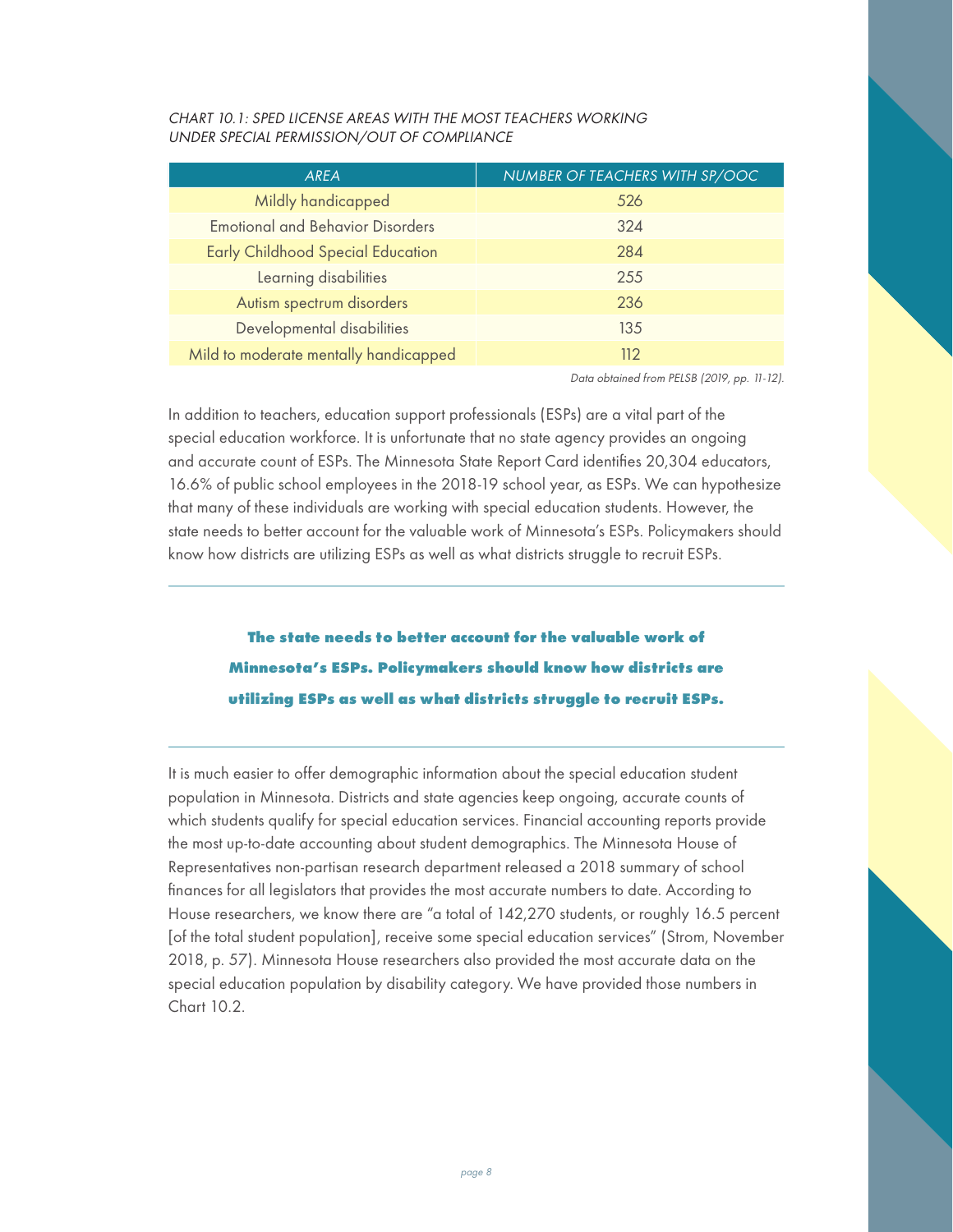#### CHART 10.2: MINNESOTA SPECIAL EDUCATION STUDENT POPULATION BY DISABILITY CATEGORY

| <b>CATEGORY</b>                                       | <b>NUMBER OF STUDENTS</b> |
|-------------------------------------------------------|---------------------------|
| Speech language impaired                              | 22,186                    |
| Developmentally cognitive disability, mild-moderate   | 5,494                     |
| Developmentally cognitive disability, severe-profound | 1,960                     |
| Severely multiple impaired                            | 1,511                     |
| Physically impaired                                   | 1,606                     |
| Hearing impaired                                      | 2,553                     |
| <b>Blind/visually disabled</b>                        | 503                       |
| Specific learning disabilities                        | 32,332                    |
| <b>Emotional behavior disorder</b>                    | 15,983                    |
| Deaf/blind                                            | 103                       |
| Other health impaired                                 | 19,781                    |
| Autism spectrum disorder                              | 19,386                    |
| Traumatic brain injury                                | 455                       |
| Early childhood developmentally delayed               | 18,417                    |
|                                                       |                           |

Data obtained from Strom (November 2018) pp. 57-58.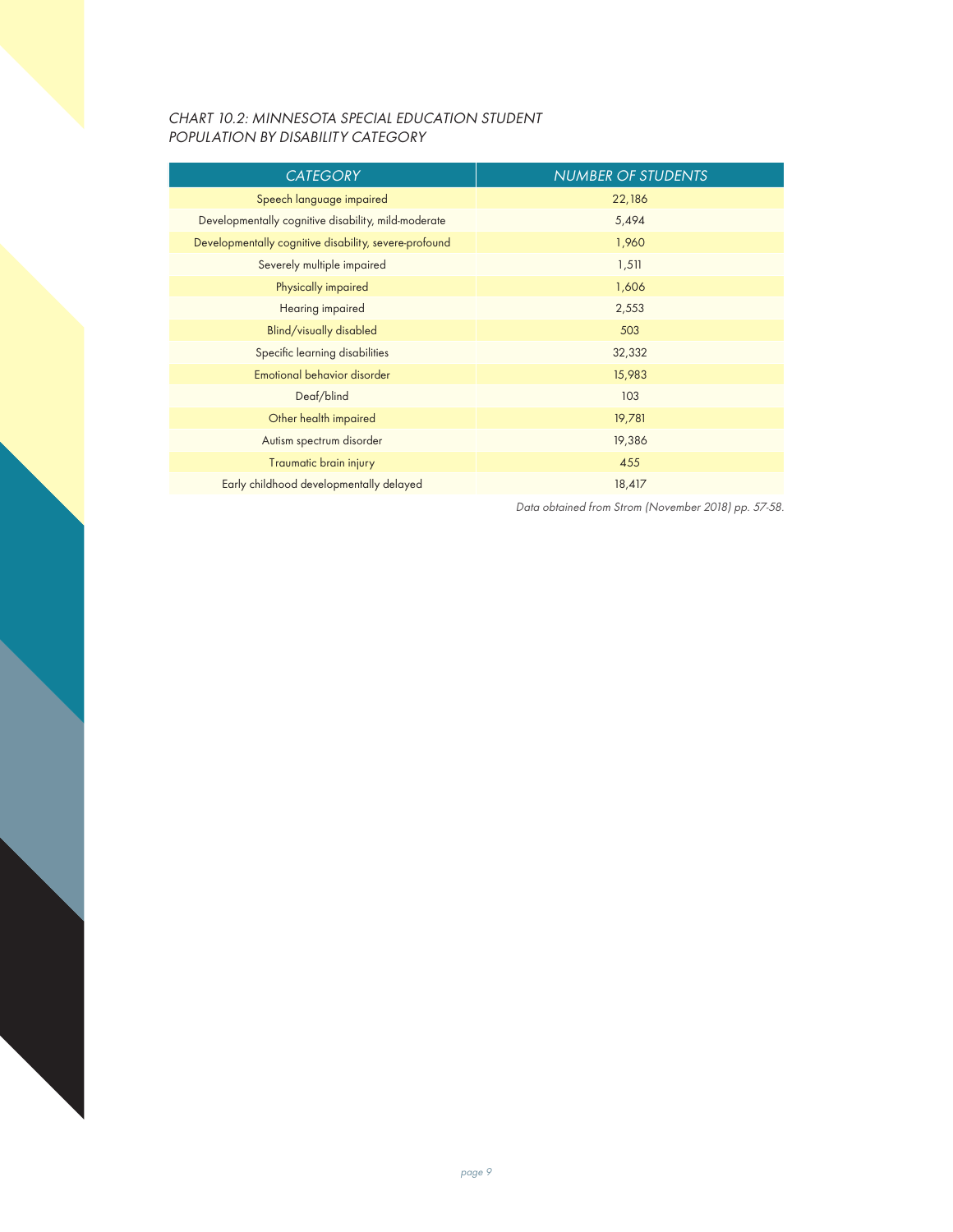# Opportunities for Change

### OPPORTUNITY #1: FULLY FUND SPECIAL EDUCATION

**Special education is not a category that takes money from general education, and the term cross-subsidy creates a problematic division between different parts of the public school system. All students are part of a school community, and lawmakers should provide all students the resources they need.**

Lawmakers can make the biggest change by providing much needed funding for special education. Most policy advocates and experts use the term "cross-subsidy" to discuss the budget shortfalls LEAs face to meet the costs of special education. We encourage lawmakers and others to quit using this term. Special education is not a category that takes money from general education, and the term cross-subsidy creates a problematic division between different parts of the public school system. All students are part of a school community, and lawmakers should provide all students the resources they need. In addition, when schools are providing much more inclusive environments, there should be less division between services. We will use the term cross-subsidy at times in this section for the sake of clarity. However, it is important that we all quit thinking in terms of special education funding vs. general education funding.

**Funding special education is not an easy task, but it presents the greatest opportunity to make material, immediate differences in the lives of Minnesota's students with disabilities.**

Funding special education is not an easy task, but it presents the greatest opportunity to make material, immediate differences in the lives of Minnesota's students with disabilities. Any steps to lessen the financial burden placed on LEAs will benefit not only special education students but also all students in Minnesota. The funding shortfalls in Minnesota are the result of underfunded promises at the federal and state level. We explain this opportunity by (1) defining the cross-subsidy, (2) explaining the role of the federal government in special education funding, and (3) highlighting specific funding challenges unique to Minnesota.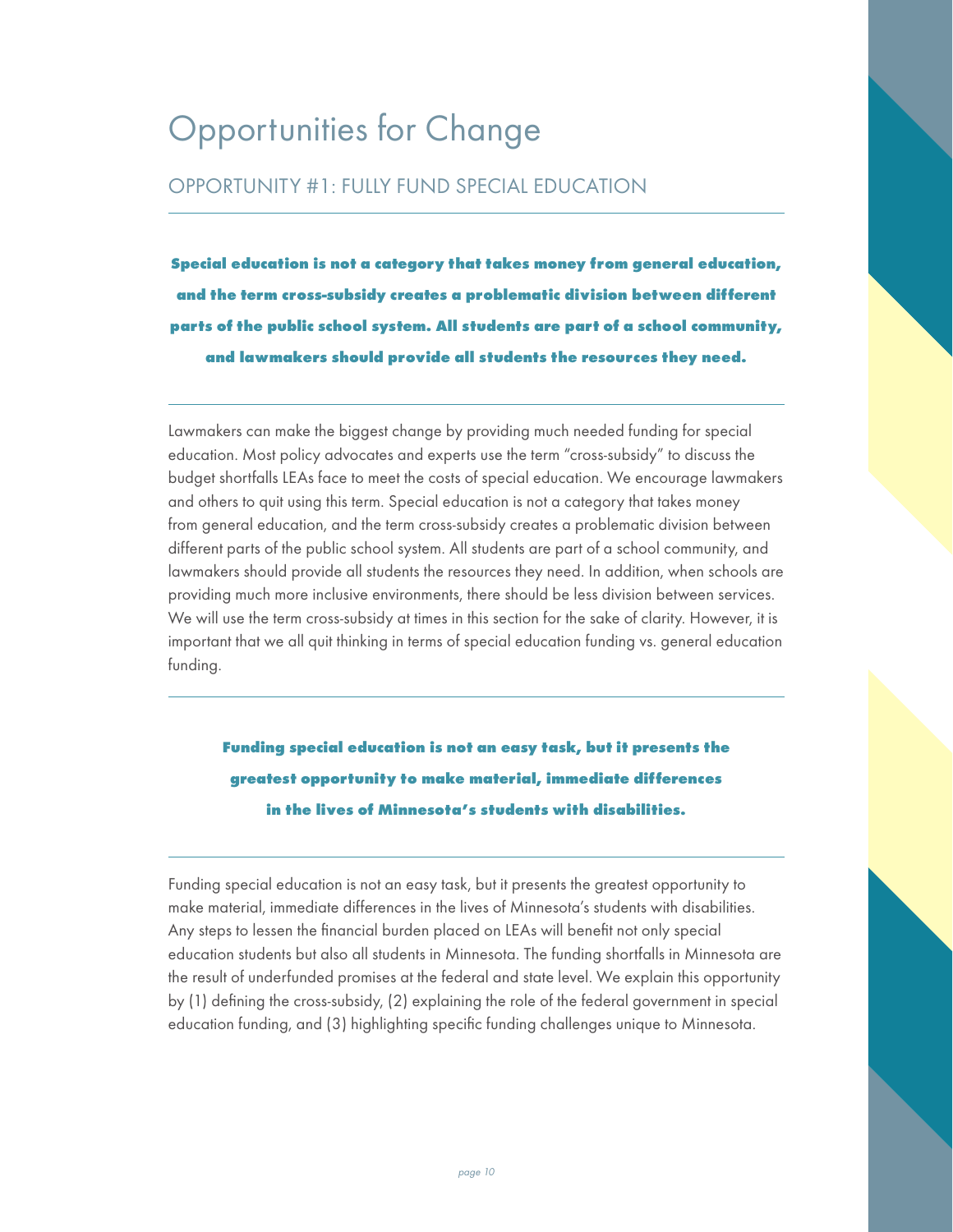The cross-subsidy is the amount of money needed to cover the cost of special education not met by federal and state revenue streams. The Minnesota Department of Education (MDE) (July 2018) accurately described the cross subsidy and special education funding by writing:

Expenditures for special education programs provided by local education agencies, including school districts, charter schools, intermediate school districts and special education cooperatives, are funded with a combination of state categorical aids, federal categorical aids, third-party billing revenues and state and local general education revenues. **The special education cross-subsidy measures the difference between special education expenditures and corresponding revenues.** (p. 4)

In sum, Minnesota schools fund special education services through federal and state dollars, but these revenue streams do not meet the total dollar amounts required to provide a FAPE to all students identified with disabilities. Chart 10.3 shows the total amount of state expenditures, as well as future predictions on expenditures, for special education services in Minnesota.

| <b>FISCAL</b><br>YEAR | <b>REGULAR</b><br><b>SPECIAL</b><br><b>EDUCATION</b><br><b>AID</b> | <b>SPECIAL</b><br><b>EDUCATION</b><br><b>EXCESS COST</b> | <b>HOME-</b><br><b>BASED</b><br><b>SERVICES</b><br><b>TRAVEL AID</b> | <b>SPECIAL</b><br><b>PUPIL AID</b> | COURT-<br>PLACED<br><b>AID</b> | OUT-OF-<br><b>STATE</b><br><b>TUITION</b> |
|-----------------------|--------------------------------------------------------------------|----------------------------------------------------------|----------------------------------------------------------------------|------------------------------------|--------------------------------|-------------------------------------------|
| 2019                  | \$1,428,020,000                                                    |                                                          | \$532,000                                                            | \$1,830,000                        | \$47,000                       | \$250,000                                 |
| 2018                  | \$1,340,706,000                                                    |                                                          | \$508,000                                                            | \$1,597,000                        | \$46,000                       | \$250,000                                 |
| 2017                  | \$1,247,107,000                                                    |                                                          | \$435,000                                                            | \$1,516,000                        | \$48,000                       | \$250,000                                 |
| 2016                  | \$1,183,807,000                                                    |                                                          | \$422,000                                                            | \$1,307,000                        | \$47,000                       | \$250,000                                 |
| 2015                  | \$1,111,641,000                                                    |                                                          | \$346,000                                                            | \$1,674,000                        | \$55,000                       | \$250,000                                 |
| 2014                  | \$1,038,465,000                                                    | \$42,016,000                                             | \$351,000                                                            | \$1,548,000                        | \$54,000                       | \$250,000                                 |

#### CHART 10.3: SPECIAL EDUCATION APPROPRIATIONS

For fiscal year 2015 and later, the appropriation for excess cost aid is included in the regular special education aid appropriation. Source: Home Resource Department (Strom, November 2018, p. 60).

**Public school districts in Minnesota had to find over \$707 million to meet the financial gaps left by the federal and state governments. Many times, this required those districts to pull earmarked money from their general funds leaving funding gaps in other parts of their educational programs.**

The cross-subsidy is not a recent problem for Minnesota schools. It has existed as long as the state has been in the business of providing services for students identified with disabilities. Advocates, parents, educators, and school districts have drawn significant attention to this growing budgetary concern, but the cross-subsidy gets larger every year. In addition, the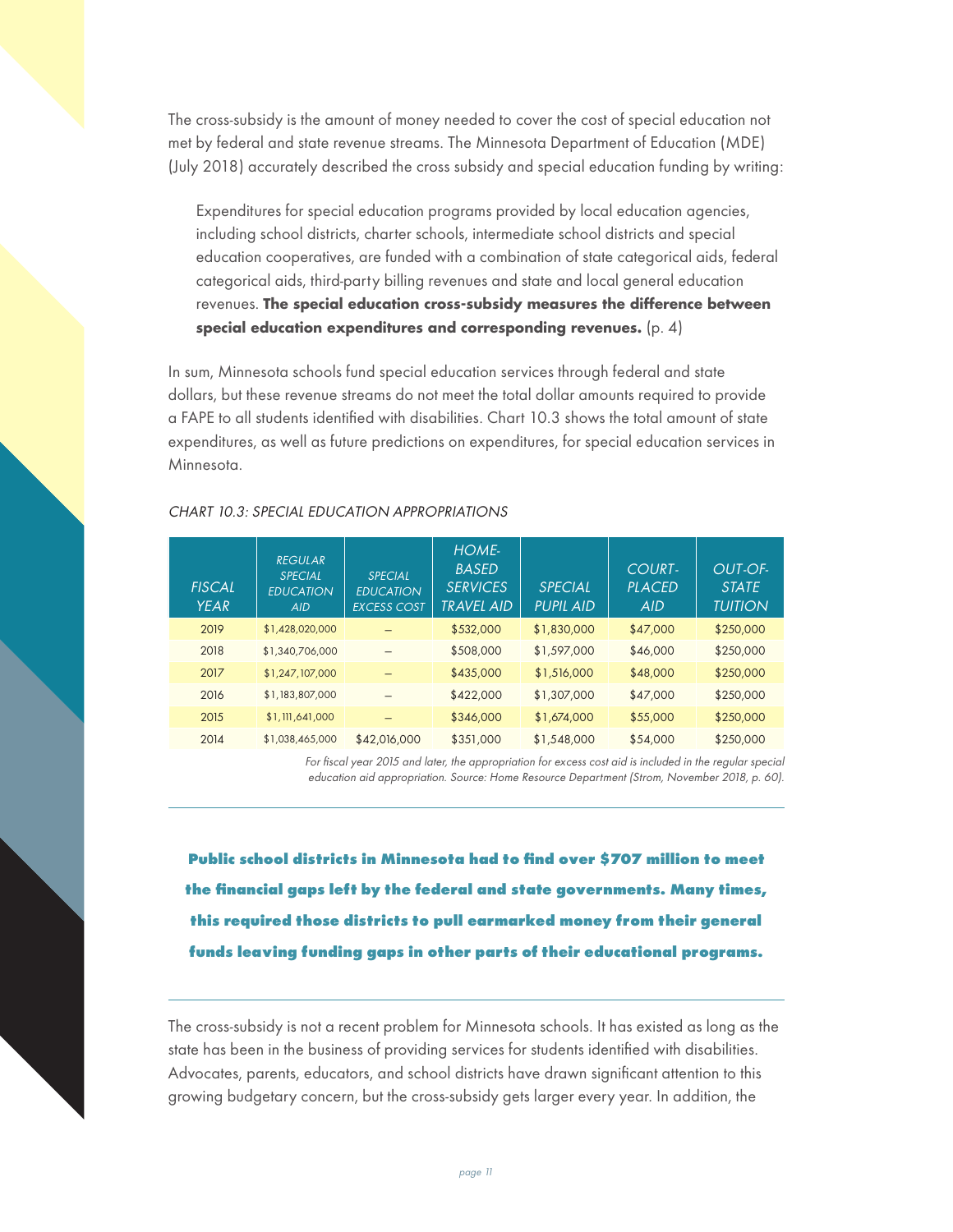cross-subsidy disproportionally burdens different regions more than others. Chart 10.4 breaks down the cross-subsidy statewide and by geographic area. As shown by Column F, public school districts in Minnesota had to find over \$707 million to meet the financial gaps left by the federal and state governments. Many times, this required those districts to pull earmarked money from their general funds leaving funding gaps in other parts of their educational programs.

| <b>DISTRICT</b>                    | (A)<br><b>ADJUSTED</b><br>PU | (B) SPECIAL<br><b>EDUCATION</b><br><b>EXPENDITURE</b> | C <br><b>CATEGORICAL</b><br><b>REVENUE</b> | (D)<br><b>GROSS</b><br><b>CROSS-</b><br><b>SUBSIDY</b><br>$(B-C)$ | (E) ADJUSTED<br><b>GENERAL</b><br><b>EDUCATION</b><br><b>REVENUE</b><br><b>FOR SPECIAL</b><br><b>EDUCATION</b> | (F) ADJUSTED<br><b>NET CROSS-</b><br><b>SUBSIDY (D-E)</b> | (G) PER<br><b>WADM</b> |
|------------------------------------|------------------------------|-------------------------------------------------------|--------------------------------------------|-------------------------------------------------------------------|----------------------------------------------------------------------------------------------------------------|-----------------------------------------------------------|------------------------|
| Totals                             | 934,686                      | 1,917,310,562                                         | 1,102,151,023                              | 815, 159, 540                                                     | 107,270,822                                                                                                    | 707,888,718                                               | 757.35                 |
| By stratum                         |                              |                                                       |                                            |                                                                   |                                                                                                                |                                                           |                        |
| <b>Minneapolis</b><br>and St. Paul | 77,932                       | 227,019,005                                           | 113,792,019                                | 113,226,986                                                       | 18, 173, 463                                                                                                   | 95,053,523                                                | 1,219.69               |
| Other metro,<br>inner              | 97,379                       | 202, 159, 768                                         | 99,810,904                                 | 102,348,864                                                       | 14,264,495                                                                                                     | 88,084,369                                                | 904.56                 |
| Other metro,<br>outer              | 296,239                      | 604, 159, 083                                         | 334,208,389                                | 269,950,694                                                       | 33,663,475                                                                                                     | 236, 287, 219                                             | 797.62                 |
| Non-metro<br>$>$ = 2 $k$           | 206,641                      | 431,531,807                                           | 248, 263, 374                              | 183,268,434                                                       | 24,004,207                                                                                                     | 159,264,226                                               | 770.73                 |
| Non-metro<br>$1k-2k$               | 104,128                      | 178,379,607                                           | 103,648,407                                | 74,731,200                                                        | 8,132,774                                                                                                      | 66,598,426                                                | 639.58                 |
| Non-metro<br>$<$ 1 $k$             | 94,785                       | 151,827,912                                           | 87,781,469                                 | 64,046,443                                                        | 6,908,724                                                                                                      | 57, 137, 718                                              | 602.82                 |
| <b>District totals</b>             | 877,104                      | 1,795,077,182                                         | 987,504,562                                | 807,572,620                                                       | 15, 147, 138                                                                                                   | 702,425,481                                               | 800.85                 |
| Charter<br>schools                 | 57,583                       | 122,233,381                                           | 114,646,461                                | 7,586,920                                                         | 2,123,683                                                                                                      | 5,463,237                                                 | 94.88                  |

#### CHART 10.4: MINNESOTA'S SPECIAL EDUCATION CROSS-SUBSIDY BY REGION

Reprinted from (Minnesota Department of Education, July 2018, p. 13).

The cross-subsidy is not the fault of school districts, administrators, parents, or educators. It is a problem caused by federal and state policymakers. The primary blame lies with the U.S. Government because lawmakers continue to break promises to fund the IDEA. The National Council on Disability (NCD) issued the most recent and comprehensive explanation of the federal government's failure to fund special education in its report Broken Promises: The Underfunding of IDEA (2018). In the opening of this report, NCD reminded lawmakers that:

In 1975, when Congress passed the first iteration of the Individuals with Disabilities Education Act (IDEA) mandating that all children with disabilities be provided a free appropriate public education in the least restrictive environment (LRE), it also promised states the Federal Government would provide 40 percent of the average per pupil expenditure to help offset the cost of educating eligible students. In the nearly 43 years since the law's passage, Congress has never lived up to that funding promise. (p. 12)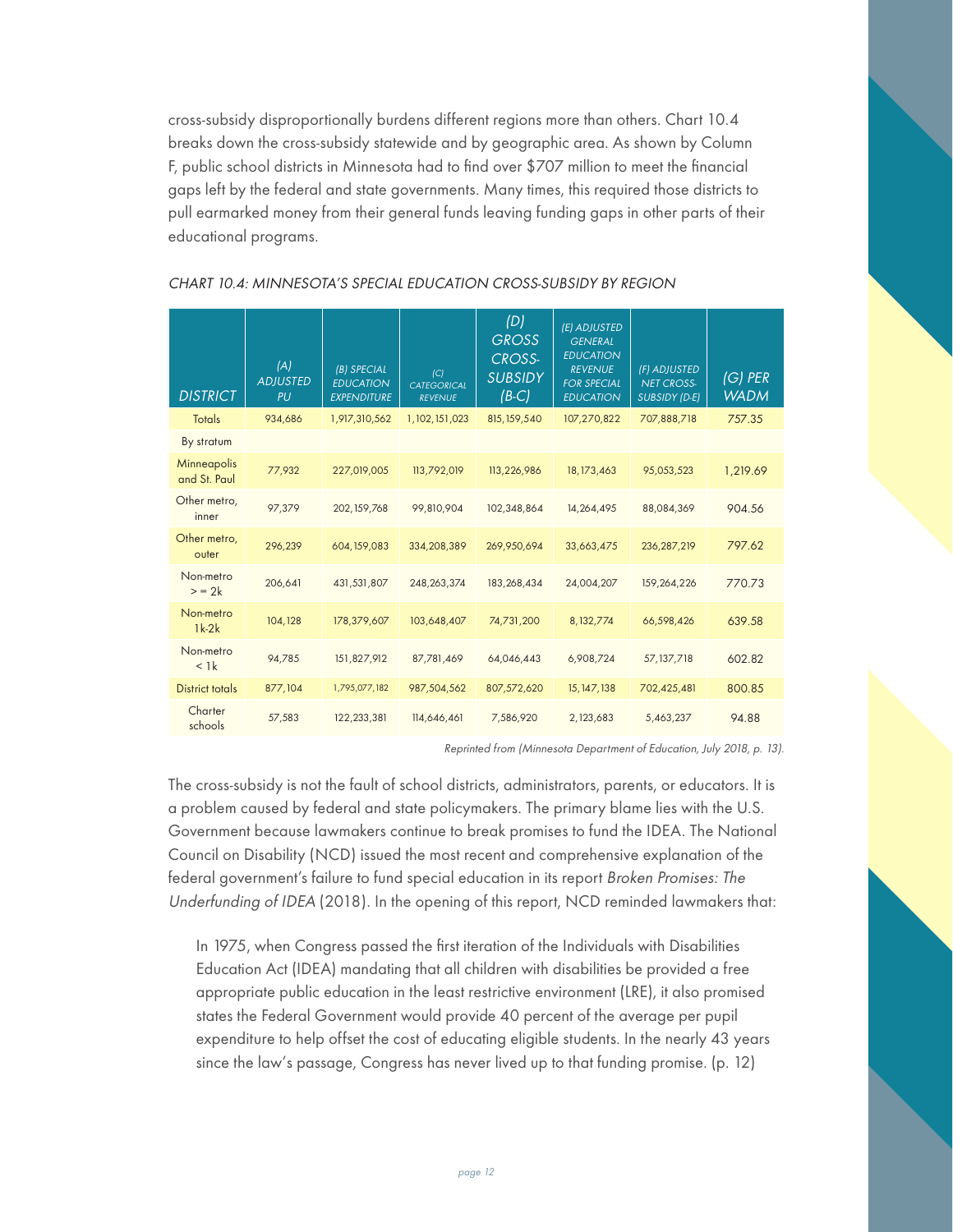Congress has reauthorized the IDEA and changed the calculation of the funding formula, but lawmakers have never removed the promise of providing states 40% of the funding needed to educate students with disabilities. Unfortunately, promises do not pay the bills. As NCD (2018) recently reported, "The Federal Government pays less than half of what it originally promised in 1975, or roughly 18 percent of the total" (p. 13).

State governments and LEAs bear an important responsibility of finding 60% of the funds needed to educate students in special education (IDEA Full Funding Coalition, June 2017). However, the failures of federal lawmakers unfairly adds to their responsibility and leads to problematic funding decisions for many schools. States and districts must find 82% of the required funds to educate students in special education In 2017, a wide range of education stakeholders joined to create the IDEA Full Funding Coalition.<sup>3</sup> This group of unions, administrative groups, and advocacy groups issued a joint statement to congress stating that:

The chronic underfunding of IDEA by the federal government places an additional funding burden on states, local school districts, and taxpayers to pay for needed services. This often means using local budget dollars to cover the federal shortfall, shortchanging other school programs that students with disabilities often also benefit from. (IDEA Full Funding Coalition, June 2017)

It is unacceptable that states and LEAs must find ways to fund special education by removing funds from other programs to cover the unfulfilled promises of the federal government.

Lawmakers should also be aware that states and LEAs are also using other mechanisms, beyond redistributing already earmarked funds, to meet the growing costs of educating students with disabilities. NCD (2018) stressed:

The method local districts use to cope with the lack of federal funding to support special education and related services is Medicaid…According to a 2017 report by the AASA, 54 districts rely on Medicaid to pay for nurses, therapists, and other key personnel that provide IDEA services for students with disabilities, as well as equipment and technology. IDEA-eligible students and others benefit from Medicaid's Early and Periodic Screening, Diagnostic, and Treatment, which provides screenings and treatments for things such as immunizations, hearing and vision problems, developmental delays, and more. (p. 37)

*<sup>3</sup> This coalition includes: The School Superintendents Association; American Council for School Social Work; American Federation of State, County & Municipal Employees; American Federation of Teachers; American Music Therapy Association; American Occupational Therapy Association; American Physical Therapy Association; American Psychological Association; American Speech-Language-Hearing-Association; Association of School Business Officials; International Association of Educational Service Agencies; Clearinghouse on Women's Issues; Council of Administrators of Special Education; Council of Great City Schools; Council for Exceptional Children; Council for Exceptional Children (Teacher Education Division); Council of Parent Attorneys and Advocates; Higher Education Consortium for Special Education; Learning Disabilities Association of America; National Association of Elementary School Principals; National Association of Secondary School Principals; National Association of Social Workers; National Association of School Psychologists; National Association of State Directors of Special Education; National Center for Learning Disabilities; National Center for Transgender Equality; National Disability Rights Network; National Down Syndrome Congress; National Education Association; National PTA; National Rural Education Advocacy Consortium; National Rural Education Association; National School Boards Association; School Social Work Association of America; Software & Information Industry Association; TASH; The ARC of the United States*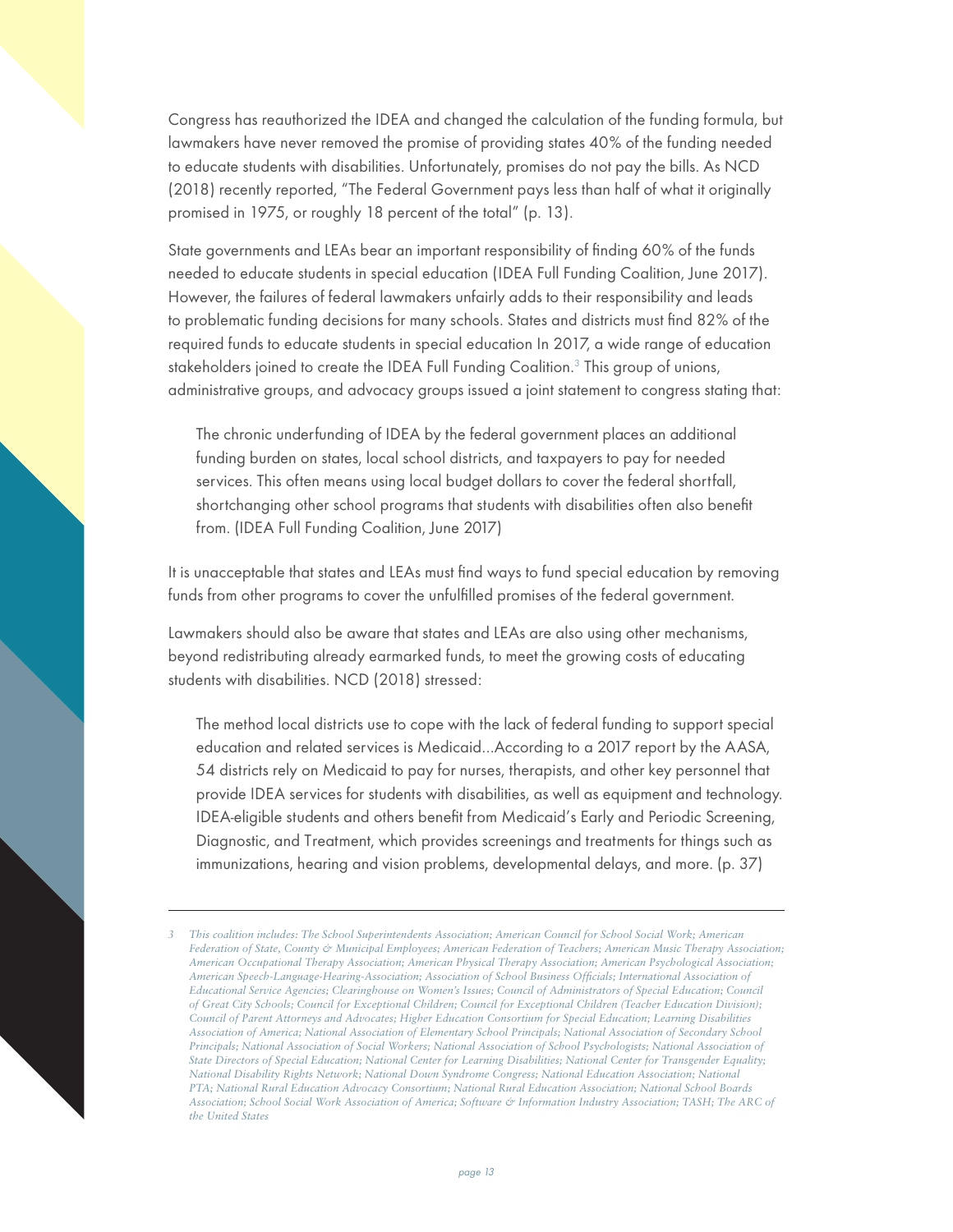**"One national association reported that its therapists spend 25 to 35 percent of their time on Medicaid paperwork time that could be spent serving students."**

We are not faulting LEAs for finding new ways to meet their fiduciary responsibilities. We instead point to this as another effect brought about by the failed funding of the federal government. As NCD (2018) noted, "Medicaid provides revenue that districts can use to help fund related services such as speech/language therapy and occupational therapy" (p. 38). However, districts gain new administrative burdens in efforts to obtain these funds and "one national association reported that its therapists spend 25 to 35 percent of their time on Medicaid paperwork—time that could be spent serving students" (National Council on Disability, 2018, p. 38). Educators should not be put in the position of spending less time with students in order to fill out paperwork to make up for the funding failures of the federal government.

### **"The full impact and potential of IDEA is hard to determine when adequate funding has never been provided by Congress."**

The failures of the federal government have burdened Minnesota's LEAs. Graph 10.1 illustrates the growing burden placed on the state and LEAs to cover the costs left by the federal government. The graph shows that "Since FY 2012, the portion of special education expenditures funded with state aid has gradually increased, while the portion funded with federal aid has gradually decreased" (Minnesota Department of Education, July 2018, p. 10). We worry that this lack of funding can, and has led, to what the NCD (2018) refers to as an "ongoing 'silo' approach" (p. 39). In the perspective of the NCD (2018) and other advocacy groups, districts may make tough financial decisions that result in "inappropriate segregation of students with disabilities away from their peers" (p. 39). We also agree with the NCD (2018) argument that "the full impact and potential of IDEA is hard to determine when adequate funding has never been provided by Congress" (p. 39).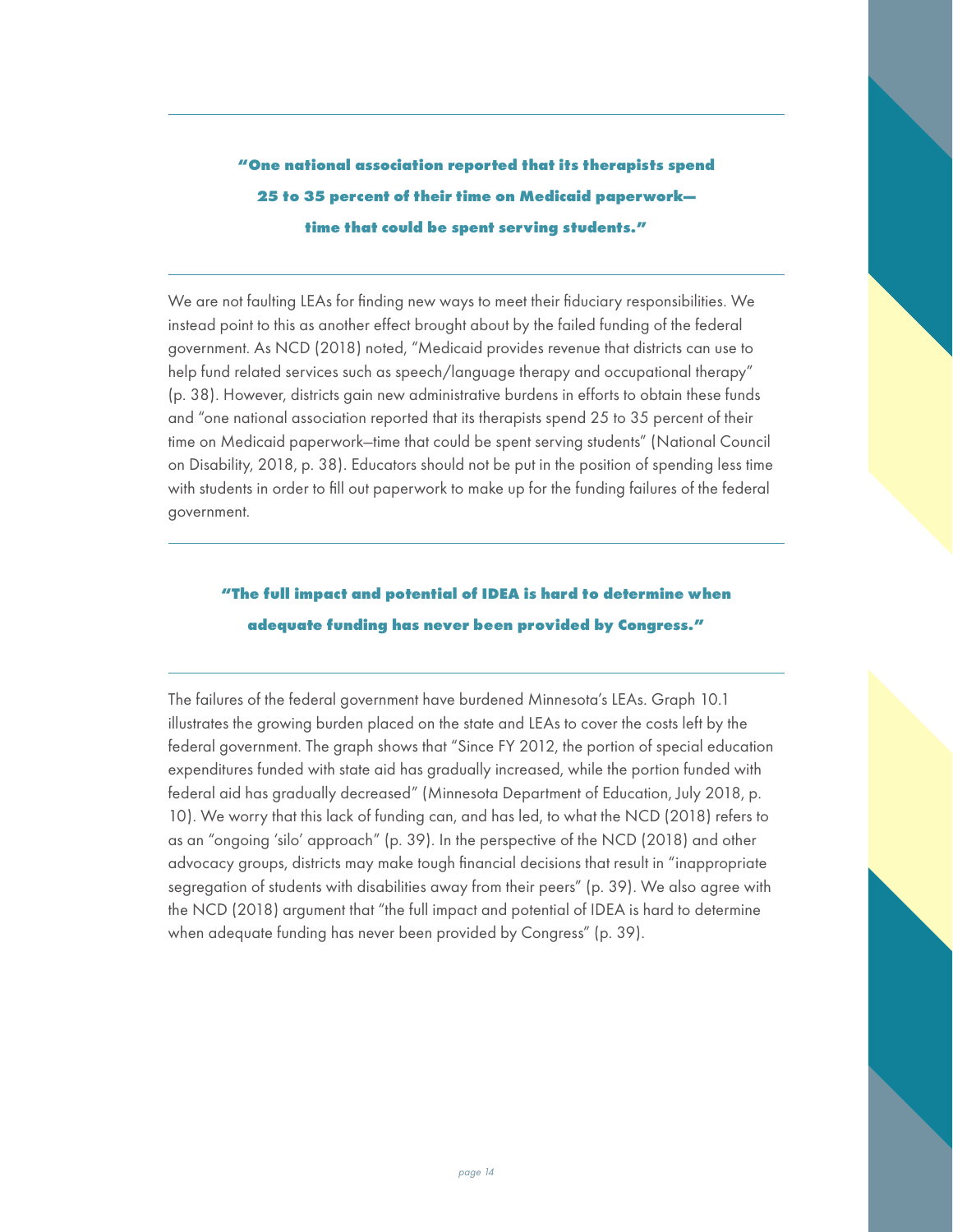#### GRAPH 10.1: REVENUE STREAMS AND SPECIAL EDUCATION COSTS



Graph reprinted from (Minnesota Department of Education, July 2018, p. 10).

Finally, Minnesota has unique challenges related to special education funding that is directly tied to the process of open enrollment. Minnesota students "may reside in one school district but enroll in another district and receive special education there" (Office of the Legislative Auditor, State of Minnesota, March 2013, p. 66). We understand that each family faces unique circumstances that leads to placing children in specific learning environments. However, Minnesota has yet to create a fair and equitable system that allows students with disabilities to benefit from the promises of open enrollment and receive necessary services without creating unintended financial burdens for resident districts. The OLA (2013) explained the unplanned funding burden caused by the intersection between special education and open enrollment in these terms:

When students receiving special education enroll in a district other than the district in which they live, the law requires enrolling districts to plan and provide special education services, while resident districts must pay for the services. The resident district may have a representative serve on the student's IEP team but does not control team decisions on levels of service, according to school district representatives we interviewed. As a result, control over spending is largely removed from the resident school district. (p. 66)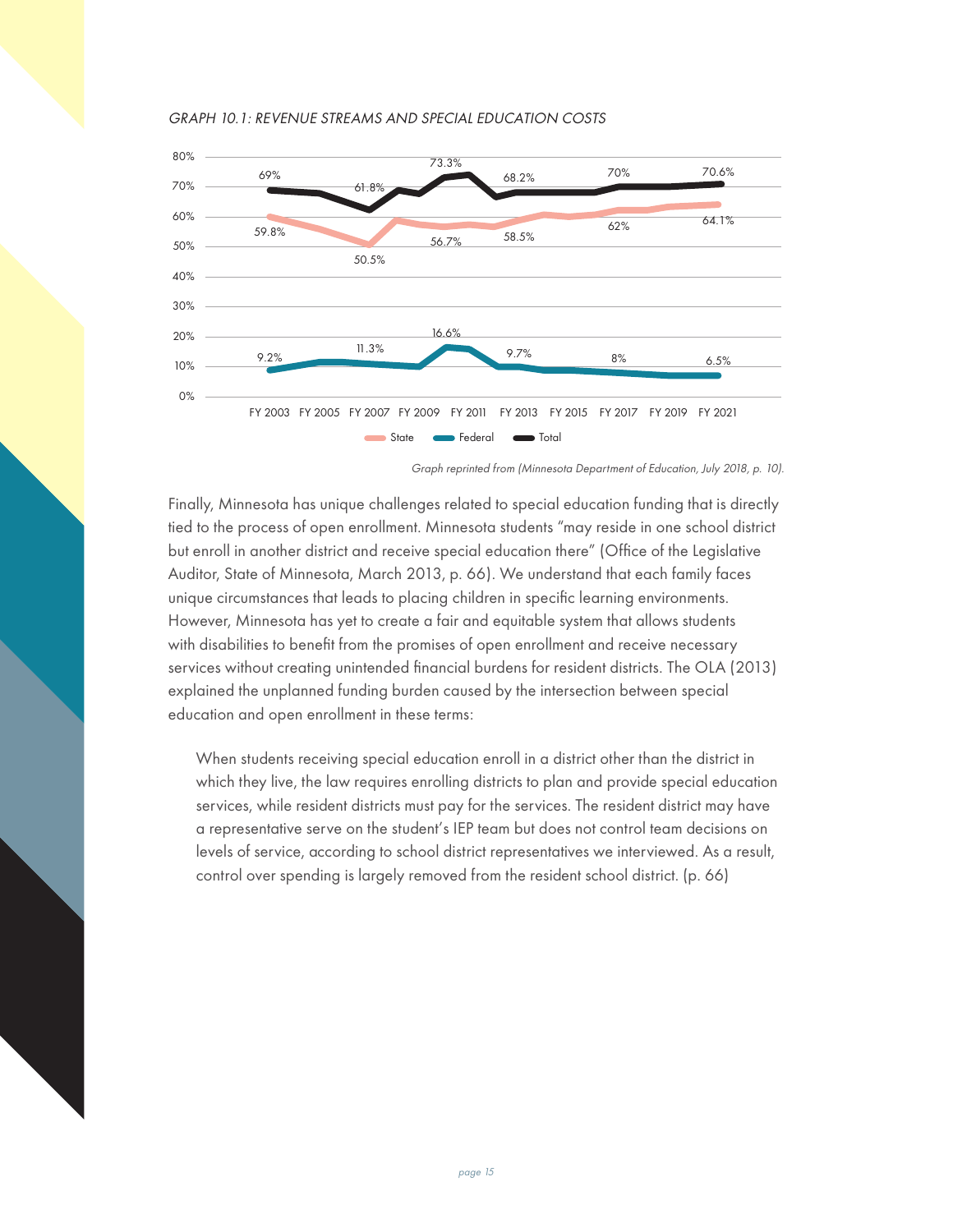We are not arguing that enrolling districts are defrauding resident districts out of money. Instead, we want lawmakers to realize that the costs of educating students with disabilities varies by region and setting. Sometimes the transfer of funds between LEAs creates no additional burden for resident districts. At other times, there are large burdens placed on a resident district that are completely out of their control. The resident district may be able to provide serices more efficiently and cost-effectively themselves but end up paying more for another district to do so. This matter becomes even more complicated when we factor in charter school and private school billing. The state of Minnesota faces the joint burden of meeting the failures of the federal government as well as sorting out how open enrollment overburdens some LEAs in unintended ways.

Funding the special education cross-subsidy is the first opportunity for Minnesota lawmakers.

### OPPORTUNITY #2: SPECIAL EDUCATOR ATTRITION

Previous EPIC work has proven that teacher attrition is a significant problem for all levels of E-12 education in Minnesota. In addition, portions of this paper are reviewing ways to improve school and work environments to retain high-quality teachers in all schools. However, we must also stress the special educator attrition is a particular stressor for LEAs across the state. MDE has commissioned several workgroups to try to rebuild the special educator workforce in Minnesota. Other government agencies, like the OLA, have also recommended ways to stop special educators from leaving their positions. State lawmakers should provide support for intentional, evidence-driven programs that will keep highly qualified special educators in their classrooms.

**State lawmakers should provide support for intentional, evidence-driven programs that will keep highly qualified special educators in their classrooms.**

MDE's most recent Teacher Supply and Demand report presents the stark realities facing hiring officials across the state.<sup>4</sup> Chart 10.5 illustrates that a significant number of LEAs struggle to fill positions in all special education licensure areas. In addition, these same LEAs predicted that they will continue to struggle with hiring in future years. Graph 10.2 and Chart 10.6 show the future hiring struggles as predicted by district hiring officials. Both images show that special education positions are expected to be among the most difficult to fill.

*<sup>4</sup> PELSB's 2019 report that followed the MDE report did not break data down by "hard to fill" licensure areas. However, PELSB does report how many districts resorted to "special permissions" to fill positions in special education. We reported this data in Chart 1.*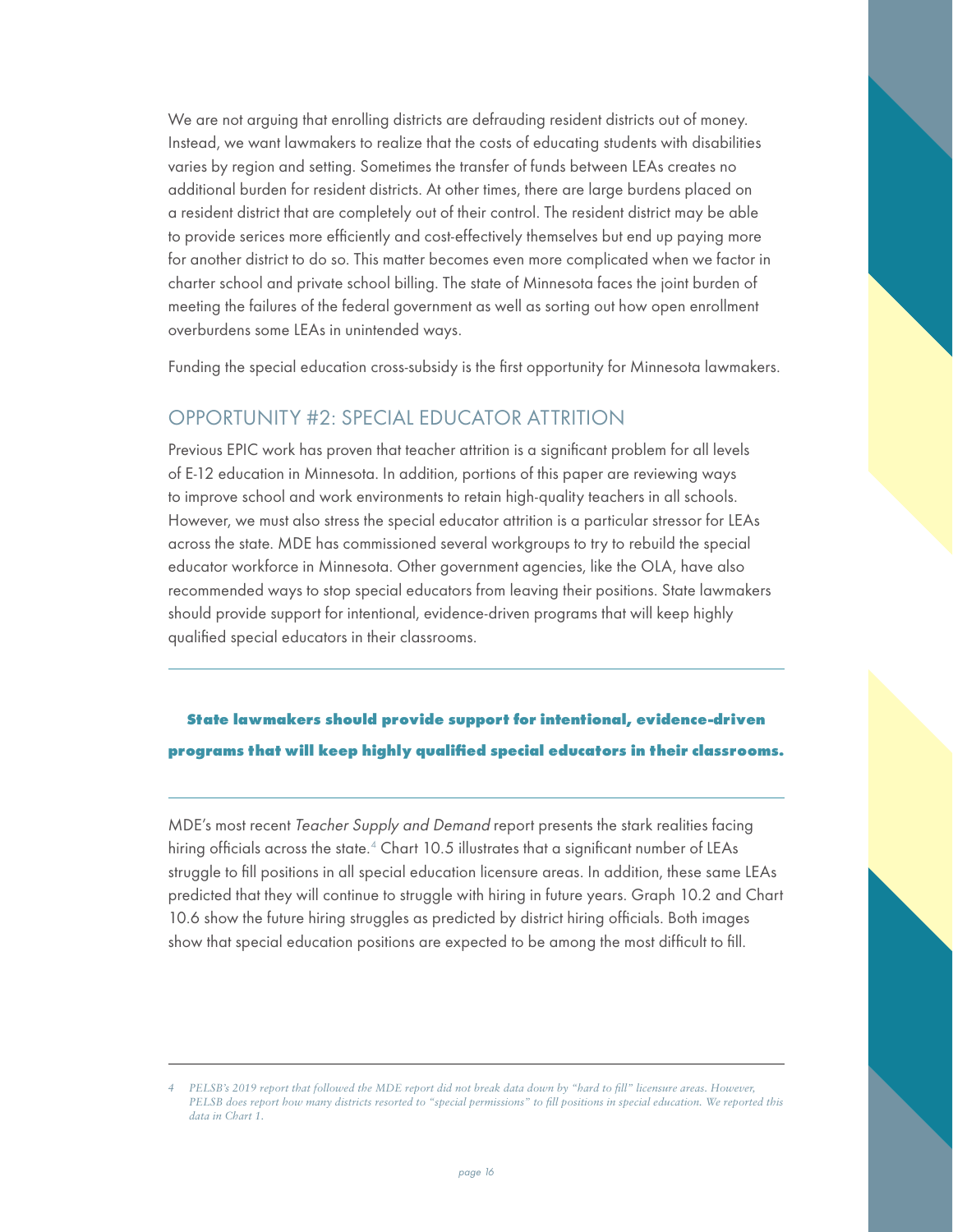Finally, the numbers reflected in these three images fail to account for the attrition of ESPs. As noted earlier, the state needs more data about why ESPs are leaving special education classrooms. Our members provide anecdotal evidence about ESPs quitting within the first few hours of their employment. However, the state should focus research attention on the problems of retaining ESPs assigned to work with special education students.

| <b>ANSWER</b><br><b>OPTIONS</b>                      | EASY                     | <b>SOMEWHAT</b><br><b>DIFFICULT</b> | <b>VERY</b><br><b>DIFFICULT</b> | COULD<br><b>NOT FILL ALL</b><br><b>VACANCIES</b> | N/A NO<br><b>POSITIONS IN</b><br><b>THIS DISTRICT</b><br>OR CHARTER<br><b>SCHOOL</b> | N/A NO<br><b>VACANCIES</b><br><b>FOR THIS</b><br><b>POSITION</b> |
|------------------------------------------------------|--------------------------|-------------------------------------|---------------------------------|--------------------------------------------------|--------------------------------------------------------------------------------------|------------------------------------------------------------------|
| Acedemic and<br>behavorial<br>strategist*            | 14                       | 46                                  | 72                              | 17                                               | 99                                                                                   | 159                                                              |
| Autism<br>spectrum<br>disorders*                     | 11                       | 43                                  | 115                             | 37                                               | 40                                                                                   | 161                                                              |
| <b>Blind or visually</b><br>impaired*                | $\overline{2}$           | $\boldsymbol{6}$                    | 50                              | 12                                               | 124                                                                                  | 213                                                              |
| Career and<br>technical with<br>disabilities         | $\overline{\mathcal{A}}$ | 13                                  | 33                              | $\sqrt{4}$                                       | 129                                                                                  | 224                                                              |
| Deaf or hard<br>of hearing*                          | $\sqrt{3}$               | 15                                  | 45                              | 12                                               | 106                                                                                  | 226                                                              |
| Developmental<br>/adaptive<br>physical<br>education* | 15                       | 36                                  | 42                              | 12                                               | 59                                                                                   | 243                                                              |
| Developmental<br>disabilities*                       | 13                       | 56                                  | 100                             | 22                                               | 28                                                                                   | 188                                                              |
| Emotional<br>behavior<br>disorders*                  | 16                       | 65                                  | 130                             | 54                                               | 10                                                                                   | 132                                                              |
| Physical<br>and health<br>disabilities*              | $\mathbf l$              | 27                                  | 56                              | $\overline{\mathbf{1}}$                          | 50                                                                                   | 252                                                              |
| Special<br>education<br>director                     | 32                       | 31                                  | 34                              | 1                                                | 66                                                                                   | 243                                                              |
| Speech-<br>language<br>pathologist*                  | 15                       | 47                                  | 85                              | 23                                               | 31                                                                                   | 206                                                              |
| Special<br>education early<br>childhood*             | 15                       | 40                                  | 78                              | 16                                               | 65                                                                                   | 193                                                              |
| Specific<br>learning<br>disabilities*                | 18                       | 72                                  | 89                              | 35                                               | 21                                                                                   | 172                                                              |

#### CHART 10.5: SPECIAL EDUCATION HIRING DIFFICULTIES

\*Denotes licensure area included on the Federal Shortage Report. Chart 10.5 reprinted from (Minnesota Department of Education, 2017, p. 26).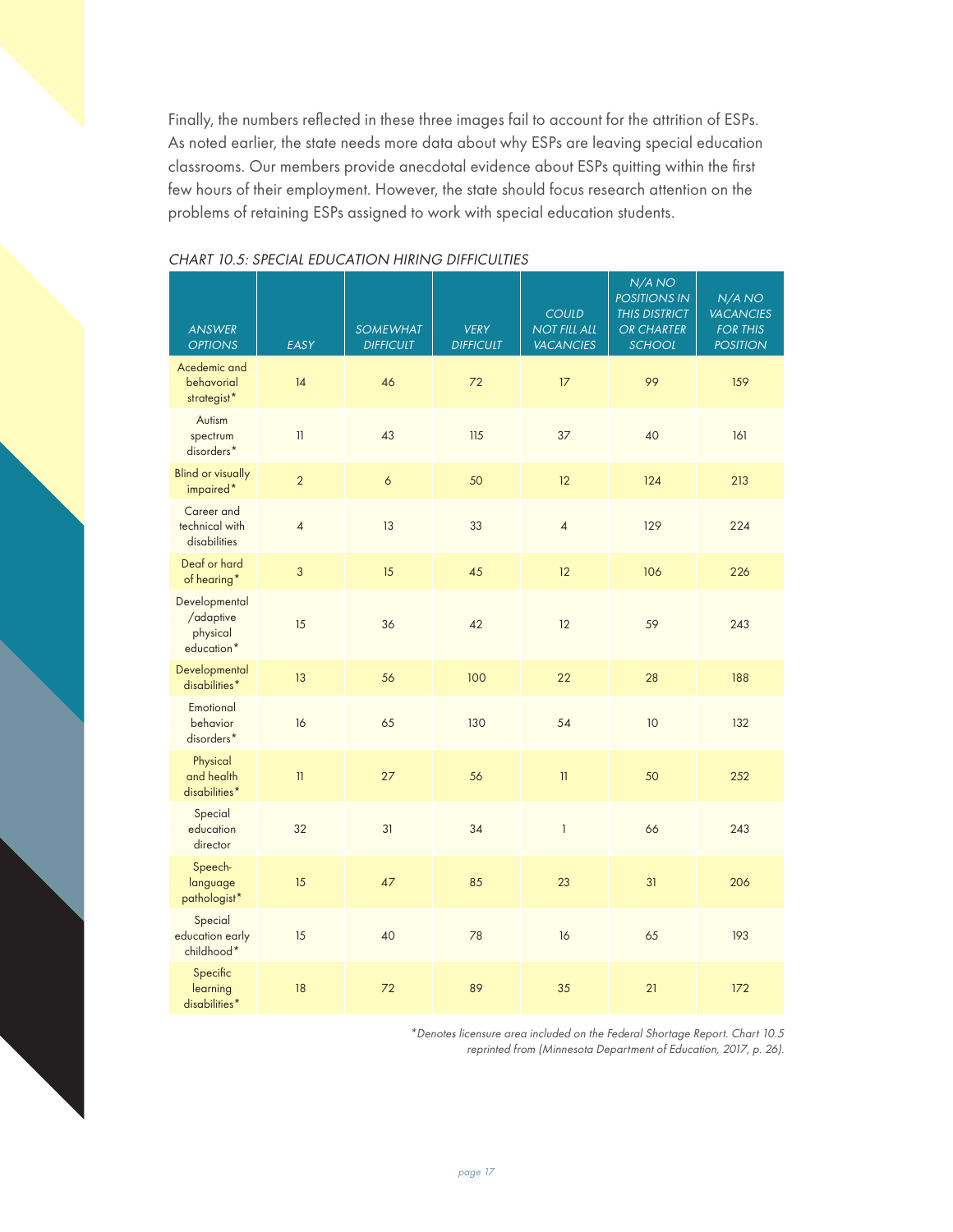#### GRAPH 10.2: EXPECTED LEVEL OF DIFFICULTY IN HIRING TEACHERS WITHIN THE NEXT FIVE YEARS



Graph 10.2 reprinted from (Minnesota Department of Education, 2017, p. 32).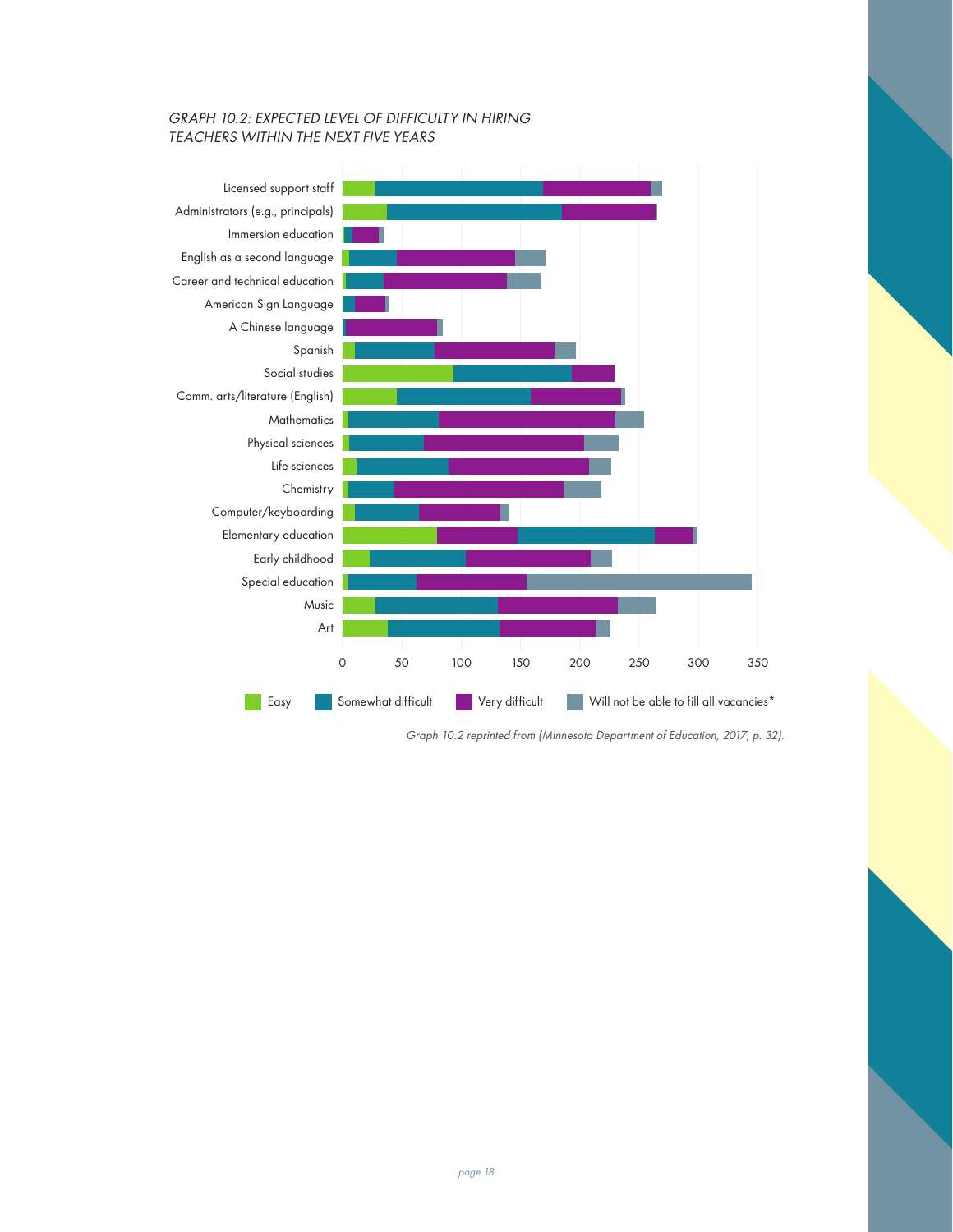| CHART 10.6: PREDICTIONS OF FUTURE HIRING PRACTICES FOR LEAS |  |  |
|-------------------------------------------------------------|--|--|
|-------------------------------------------------------------|--|--|

| <b>ANSWER</b><br><b>OPTIONS</b>                       | EASY                    | <b>SOMEWHAT</b><br><b>DIFFICULT</b> | <b>VERY DIFFICULT</b> | <b>WILL NOT BE</b><br><b>ABLE TO FILL ALL</b><br>VACANCIES* |
|-------------------------------------------------------|-------------------------|-------------------------------------|-----------------------|-------------------------------------------------------------|
| Art                                                   | 38                      | 94                                  | 82                    | 12                                                          |
| Music                                                 | 28                      | 103                                 | 101                   | 8                                                           |
| Special education                                     | $\overline{4}$          | 58                                  | 190                   | 93                                                          |
| Early childhood                                       | 23                      | 81                                  | 106                   | 18                                                          |
| Elementary education                                  | 118                     | 145                                 | 33                    | 3                                                           |
| Computer/<br>keyboarding                              | $\overline{\mathbf{1}}$ | 54                                  | 67                    | 8                                                           |
| Chemistry                                             | 5                       | 39                                  | 143                   | 32                                                          |
| Life sciences                                         | 12                      | 78                                  | 118                   | 19                                                          |
| Physical sciences                                     | 6                       | 63                                  | 135                   | 29                                                          |
| <b>Mathematics</b>                                    | 5                       | 76                                  | 149                   | 25                                                          |
| <b>Communication arts</b><br>and literature (English) | 46                      | 113                                 | 76                    | $\overline{4}$                                              |
| Social studies                                        | 94                      | 100                                 | 36                    | $\mathbf 0$                                                 |
| Spanish                                               | $\overline{\mathbf{1}}$ | 67                                  | 102                   | 18                                                          |
| American Sign<br>Language                             | $\mathbf{1}$            | 10                                  | 26                    | 3                                                           |
| Career and technical<br>education                     | $\mathfrak{S}$          | 32                                  | 104                   | 29                                                          |
| English as a second<br>language                       | $\boldsymbol{6}$        | 40                                  | 100                   | 26                                                          |
| Immersion education                                   | $\overline{2}$          | $\overline{7}$                      | 22                    | $\overline{4}$                                              |
| <b>Administrators</b><br>(e.g., principals)           | 38                      | 147                                 | 79                    | $\overline{2}$                                              |
| Licensed support staff                                | 27                      | 142                                 | 91                    | 10                                                          |
| Staff with multiple<br>licenses                       | 5                       | 68                                  | 177                   | 44                                                          |

\*100. Chart 10.6 reprinted with permission from (Minnesota Department of Education, 2017, p. 32).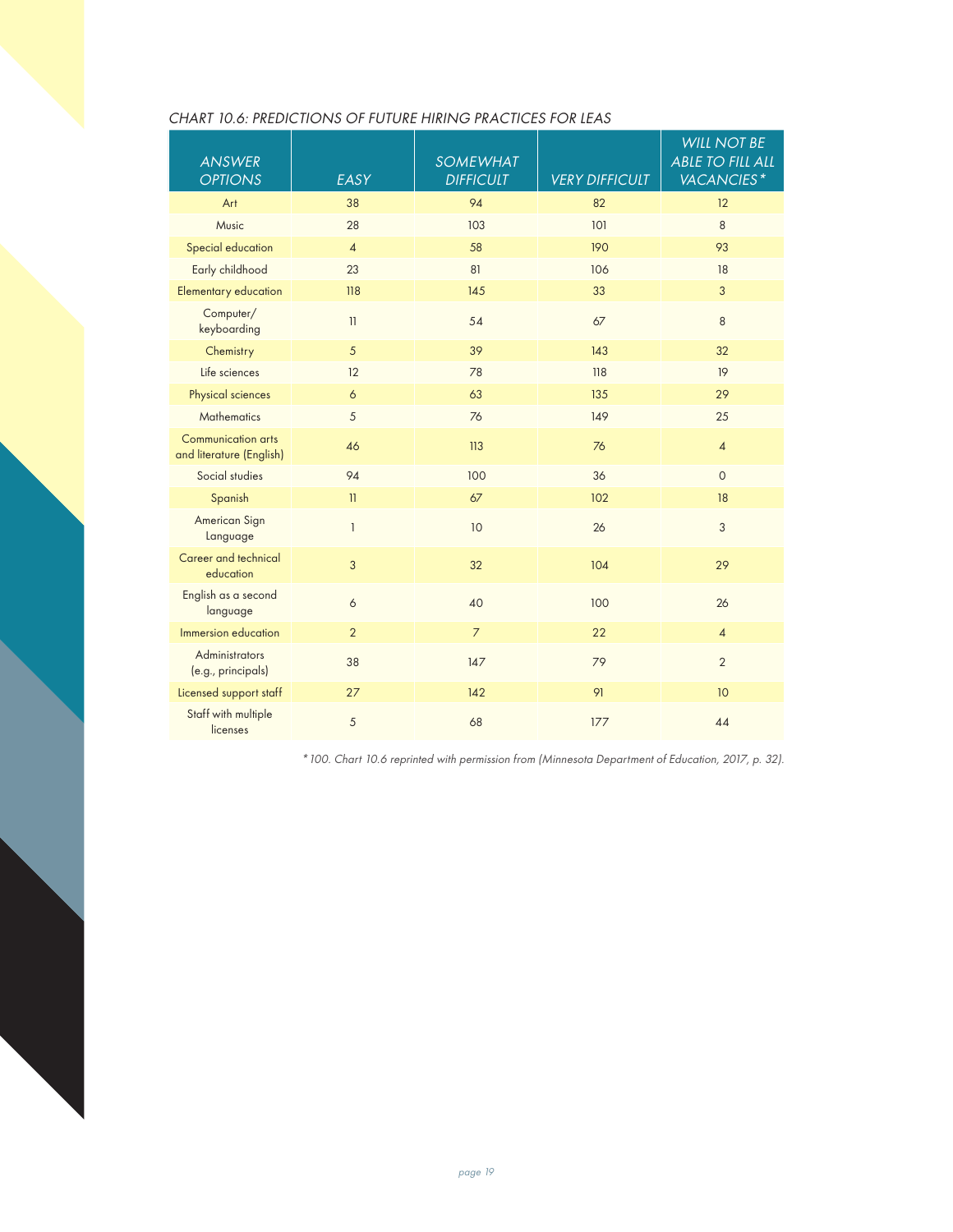### OPPORTUNITY #3: EDUCATOR WORK ENVIRONMENTS AND STUDENT SERVICES

Minnesota has made several incomplete gestures at improving the work life and school environment for educators and students in special education. Countless opportunities and options exist for lawmakers. However, we choose to focus on one important concerns for teachers, caseload limits, and one important concern for students, disproportionality in identification, that could greatly improve special education in the state.

## **The answers will lie in local communities. The state should facilitate the ability for LEAs to create ways to reduce the work stress of educators in special education.**

First, Minnesota has approached the caseload/workload of special educators from many angles. Unfortunately, caseloads look different and require different time based on diagnosis and student location. The OLA (2013) correctly argued, after interviewing several stakeholders, that

caseload rules do not take into account current classroom conditions, and a simple headcount does not necessarily indicate the size of teachers' workloads. Some educators said students have more needs than they did in the past. Several advocates agreed, adding it may be better to help manage teachers' workload, not their caseload. (p. 103)

Minnesota's special educators carry tremendous caseloads and administrative responsibilities. Many educators complain that they do not have time to spend with their students. Unfortunately, there is not a single answer to solve this challenge at the state level. Districts are required to adopt a board approved workload limit policy for students receiving 60 percent or less direct daily SPED service, and some LEAs and local bargaining units have come to productive comprises. Others have failed to reach consensus. We do not believe the state needs to call for another study group, but we do see a conversation about caseloads as an important opportunity to improve conditions for educators and students. In many cases, the answers will lie in local communities. The state should facilitate the ability for LEAs to create ways to reduce the work stress of educators in special education.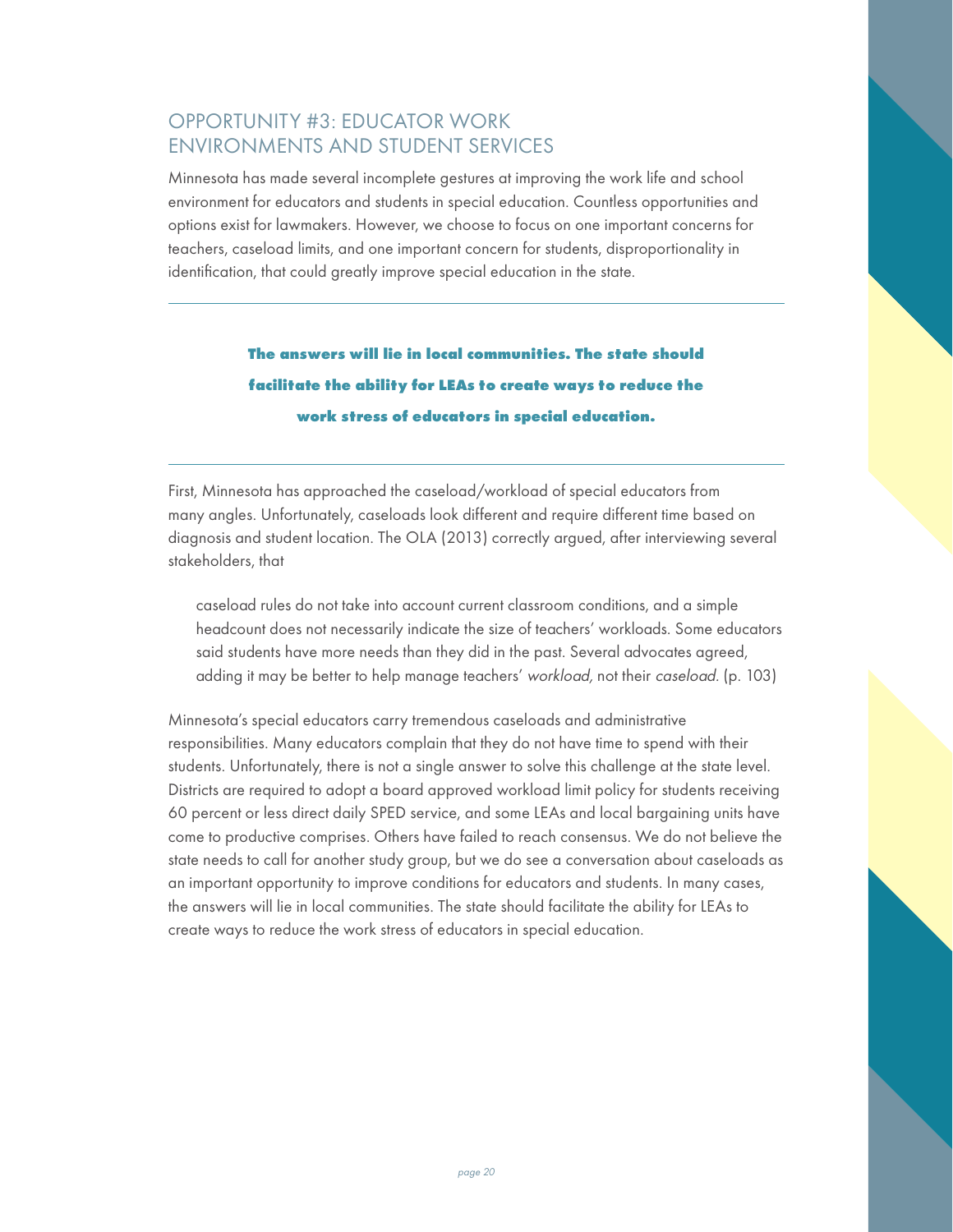**Researchers have proven that students of color, especially Black males and Black females, are frequently: (1) identified as needing special education when in fact that may actually qualify for gifted programs or (2) denied services that could improve their experience in school. This is a structural problem. It is not the fault of any one group or actor.**

Second, the state can improve the school experience of students by having a serious conversation about racial disproportionality as it relates to special education equity. Researchers have proven that students of color, especially Black males and Black females, are frequently: (1) identified as needing special education when in fact that may actually qualify for gifted programs or (2) denied services that could improve their experience in school. Also, many students might be gifted and require special education services. This is a structural problem. It is not the fault of any one group or actor. White students are more likely to receive a correct diagnosis than their peers of color. Donovan and Cross (2002) have argued:

who is classified as disabled or gifted at a point in time is in part a function of the diversity of students and the issues that diversity poses for general education. But it is also a function of social policy, the scientific and philosophical understandings that guide it, and the resource allocation that is determined by it. (p. 25)

**"Disproportionality in special education can be viewed as both an outcome of structural inequality and as part of broader practices that disadvantage racial minorities, especially if services result in less access to the curriculum and fewer learning opportunities."**

Cooc (2018) has also argued "disproportionality in special education can be viewed as both an outcome of structural inequality and as part of broader practices that disadvantage racial minorities, especially if services result in less access to the curriculum and fewer learning opportunities" (p. 3). We know that implicit bias, cultural difference, and structural racism skew the identification of students of color needing special education services. This is a serious problem for the students of Minnesota, and this is another opportunity for lawmakers to improve the quality of special education in the state.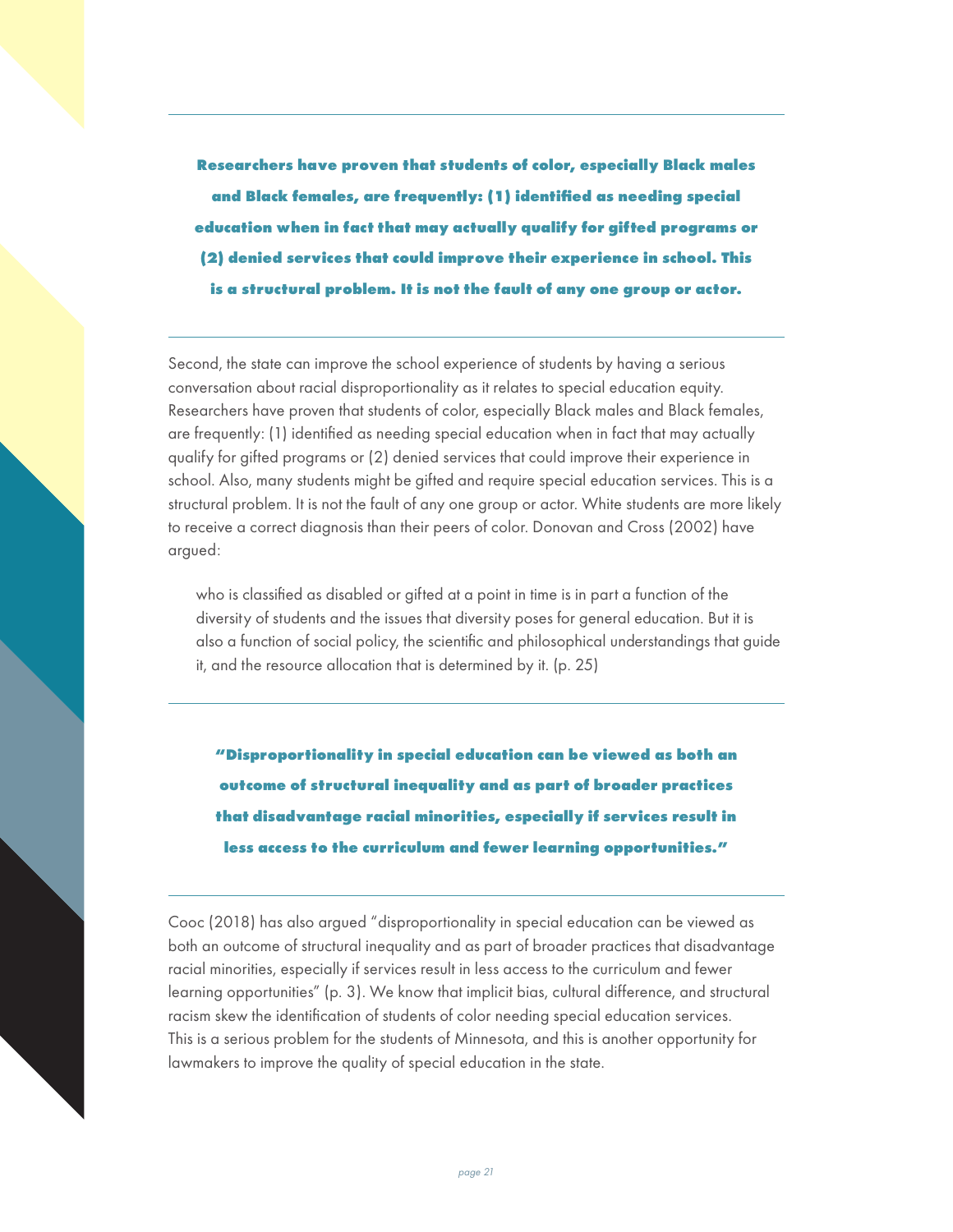This conversation is critical for the future of special education students. We agree with Donovan and Cross (2002) who

recognize the paradox inherent in a charge that posits disproportionate placement of minority students in special education as a problem. The same program that can separate disadvantaged students from their peers, distinguish them with a stigmatizing label, and subject them to a curriculum of low expectations can also provide additional resources, supports, and services without which they cannot benefit…disproportionality in eligibility for special education many not be problematic when the effect is to enhance opportunity to learn and provide access to high-quality curriculum and instruction. However, disproportionality is a problem when it stigmatizes or otherwise identifies a student as inferior, results in lowered expectations, and leads to poor educational outcomes such as dropping out, failure to receive a meaningful diploma, or diminished chances of moving to productive postschool endeavors. (p. 20)

Special education, like all other branches of the E-12 system, faces equity problems. The state must convene the right voices and seize the opportunity to improve the lives of all students in special education, especially students of color.

# Potential Solutions

We now conclude with six groups of solutions Minnesota lawmakers can use to start improving special education services for all students and educators. These six will not seize every opportunity available to lawmakers. However, they are a good place to start. Minnesota lawmakers should:

### SOLUTION #1: JOIN A FEDERAL COALITION TO ADVOCATE FOR FULL FUNDING OF IDEA.

Minnesota needs to pressure the federal government to meet its budgeting promises for funding special education. This is the only way Minnesota will be able to meet the shortfalls facing LEAs across the state. Lawmakers should follow the recommendations of the NCD (2018) and advocate for increased federal "funding to the maximum authorized amount" (p. 9). Lawmakers could start by supporting the efforts of the before mentioned IDEA Full Funding Coalition.

Minnesota lawmakers and education stakeholders can start by asking the Minnesota Congressional delegation to reintroduce and help pass H.R. 4602 from the 115th U.S. Congress. Representative Tim Walz, who now serves as the 41st Governor of Minnesota, was an original sponsor and champion of this bill. If passed, the legislation would allow the federal government to increase aid on an incremental basis in order to reach the 40% funding promise.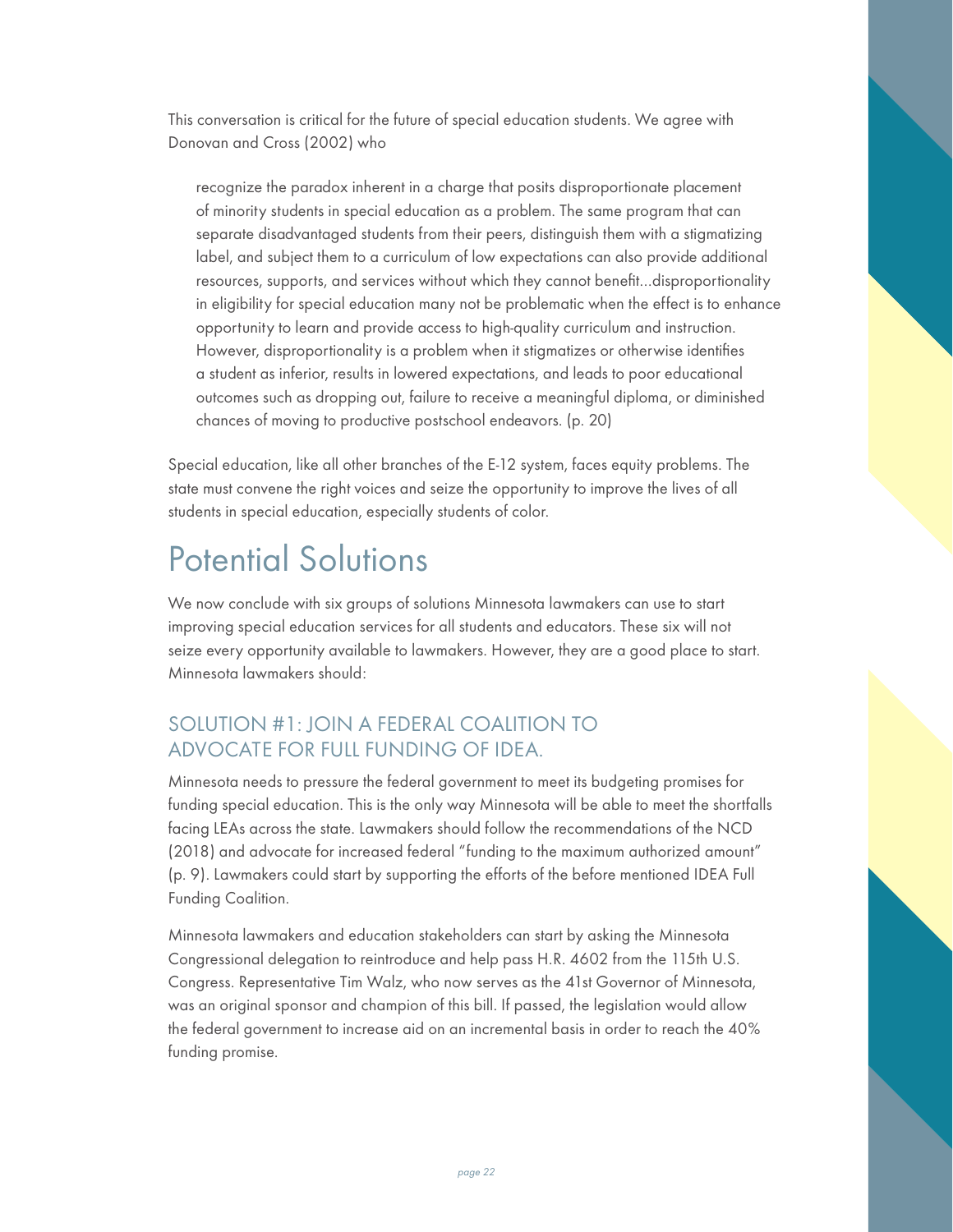### SOLUTION #2: IMPROVE SOME MINNESOTA PAPERWORK REQUIREMENTS THAT EXCEED FEDERAL STATUTE.

It is a known fact, documented by the OLA (2013) report on special education, that Minnesota has several paperwork requirements that go beyond what is required by the federal government. This is contributing to teacher burnout. One educator told the OLA (2013) researchers that "she had recorded her time to write evaluations for four students; she tallied having worked eight out of nine weekends for a total of 28.5 extra hours and 63 hours during the intervening weeks to complete the evaluations" (p. 98). State lawmakers need to review the several state agency recommendations about reducing administrative burdens put on educators.

**Paperwork is important and necessary because it provides a window for parents to see what is happening while their children are at school. However, there are several requirements put on teachers by the state that do not increase the size of that window. Instead, they produce redundant information and take special educators away from students.**

We want to be very direct with this argument. We believe paperwork is important and necessary because it provides a window for parents to see what is happening while their children are at school. However, there are several requirements put on teachers by the state that do not increase the size of that window. Instead, they produce redundant information and take special educators away from students.

There are many ideas about how to reduce state requirements that add to the requirements of the federal IDEA. Eliminating short-term objectives (STO) would be the first place to start the process of decreasing the paperwork burden placed on special educators. The 2013 OLA report on special education confirms that STOs are unnecessary and time consuming. Educators from across the state told researchers with the OLA (2013) the following:

- •STOs "lead to unnecessary busy work" that increases the bureaucratic burdens put on teachers" (p. 97).
- •STOs dramatically increase the workload of our special educators for little gain. The OLA researchers documented that, "One teacher said when a student has four or five long-term goals with at least two short-term objectives for each, it equates to a lot of writing that does not necessarily help the students" (pp. 97-98).
- •The elimination of STOs would have "no major impacts" if they were removed from state requirements (p. 98).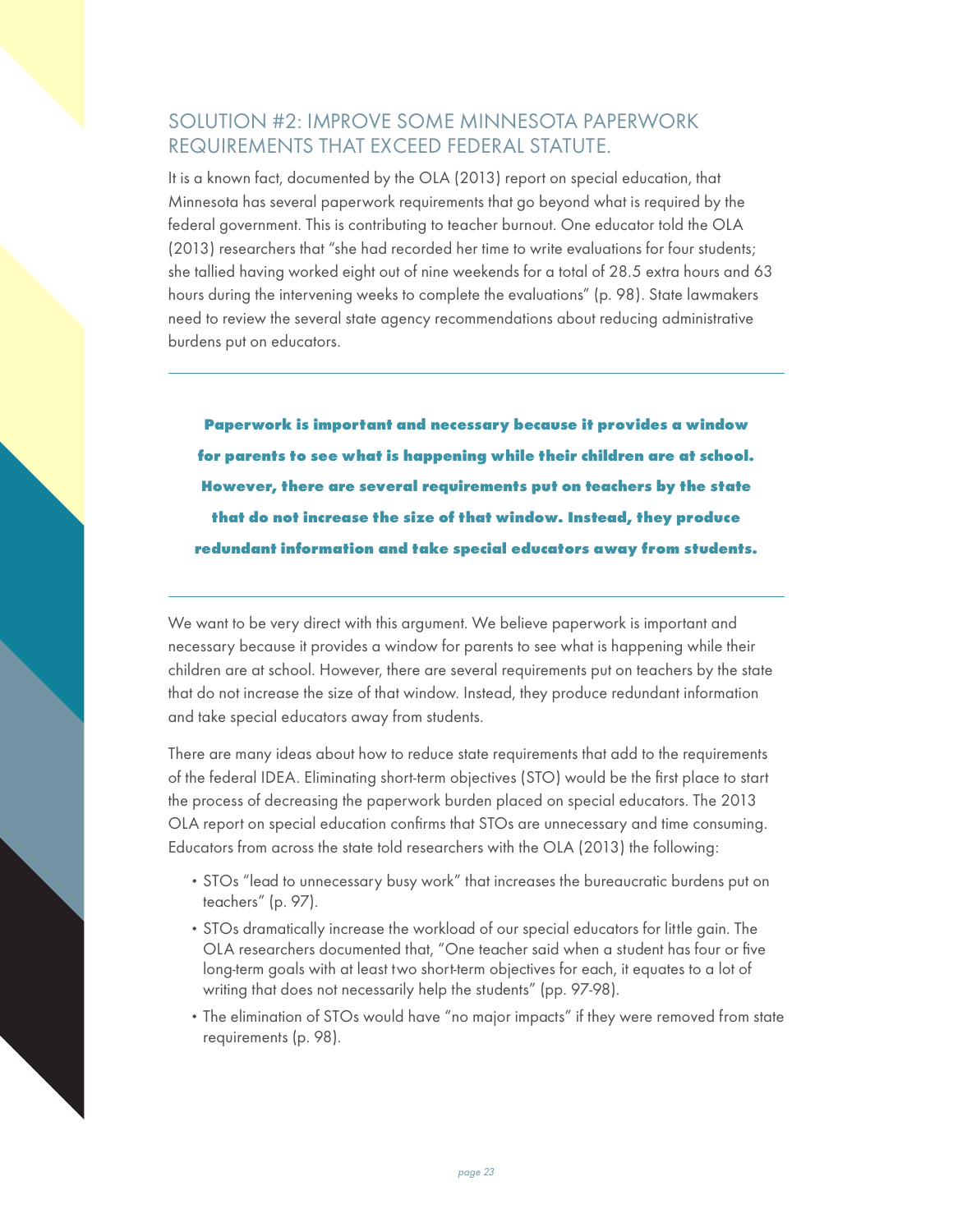Unnecessary paperwork burdens are leading to teacher burnout and adding to the teacher attrition problems. Paperwork is very important but some requirements are redundant and cumbersome and provide very little, if any, new information for families. Eliminating STOs is a strong first step to lifting a burden facing special educators.

### SOLUTION #3: IMPLEMENT SOME OF THE RECOMMENDATIONS FROM THE 2013 OLA REPORT ON SPECIAL EDUCATION.

In 2013, the OLA provided a valuable and comprehensive analysis of special education services in Minnesota. We have cited many of their recommendations throughout this section on special education. We encourage state lawmakers to review the findings. We agree with the OLA (2013) researchers that "changes are needed in special education to increase equity in its funding, help control costs while meeting student needs, and ensure local education agencies [comply] with legal requirements without creating undue workload burdens for them" (p. ix).

**"Changes are needed in special education to increase equity in its funding, help control costs while meeting student needs, and ensure local education agencies [comply] with legal requirements without creating undue workload burdens for them."**

We do not completely agree with all of the OLA's (2013) recommendations. However, we think the state should start by reviewing the agency's following ideas:

- •The Legislature should consider modifying laws that require school districts to pay special education costs of students who choose to enroll outside their resident districts (p. 67).
- •The Minnesota Department of Education should evaluate its monitoring process to identify ways to improve special education teachers' understanding of compliance requirements (p. 79).
- •The Minnesota Department of Education should continue its efforts to streamline paperwork required in special education and also evaluate the effectiveness of districts' paperwork reduction strategies to encourage additional efficiencies (p. 100).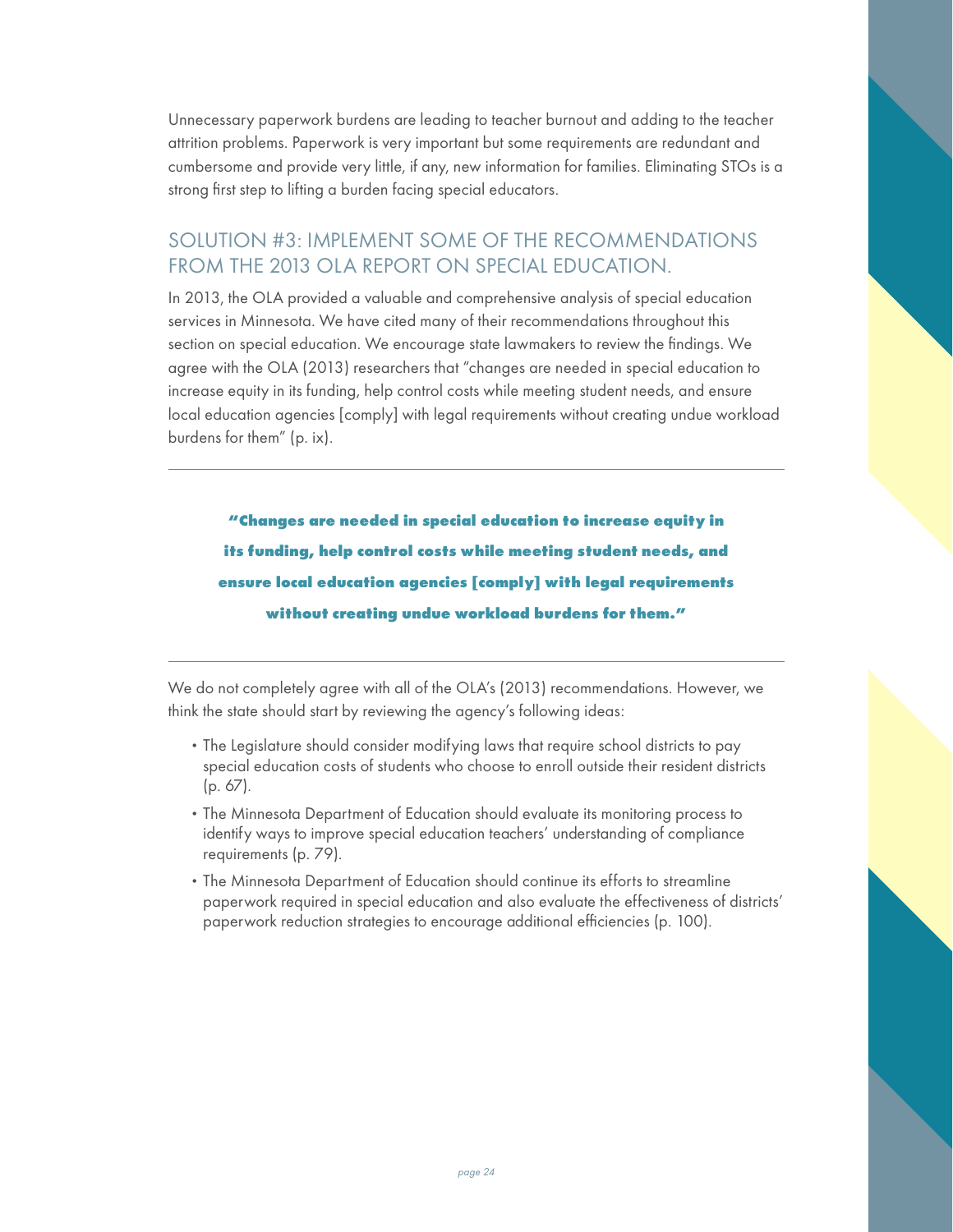### SOLUTION #4: FUND A STATEWIDE, ONLINE IEP SYSTEM.

The state Legislature must fund the statewide, online IEP system, and MDE must make the system available to all districts at no cost. The Legislature already authorized MDE to seek RFPs to build this program. Then, the Legislature stripped funding for this system. Online IEP systems "increase access to documents for multiple service providers, allow teachers to maximize work time and generate reports of student progress, and help school districts maintain compliance with laws and regulations" (More & Hart, 2013, p. 24). An online IEP system would also allow districts to share information about transferring students more easily. Currently, districts must enter into their own contracts with online IEP providers. This is more of a financial burden for smaller, rural districts than it is for large districts. All districts should have free access to a single system that streamlines the sharing of student information across the state.

### SOLUTION #5: HIRE AND TRAIN MORE ESPs FOR SPECIAL EDUCATION CLASSROOMS.

Education support professionals play critical roles in special education classrooms. Hagaman and Casey (2018) found that special education teachers, especially those in their first year, relied on the knowledge and help of ESPs. Unfortunately, most districts do not have the funds to hire enough ESPs, and all districts lack funding to provide special education ESPs paid professional development. Many ESPs walk off the jobs due to a lack of training, and this leads to high attrition costs for districts and poor classroom environments for students and teachers. The state Legislature should revisit the bills that create a statutory requirement that all ESPs receive 16 hours of paid professional development. That preparation could decrease attrition and save money on the back end for districts.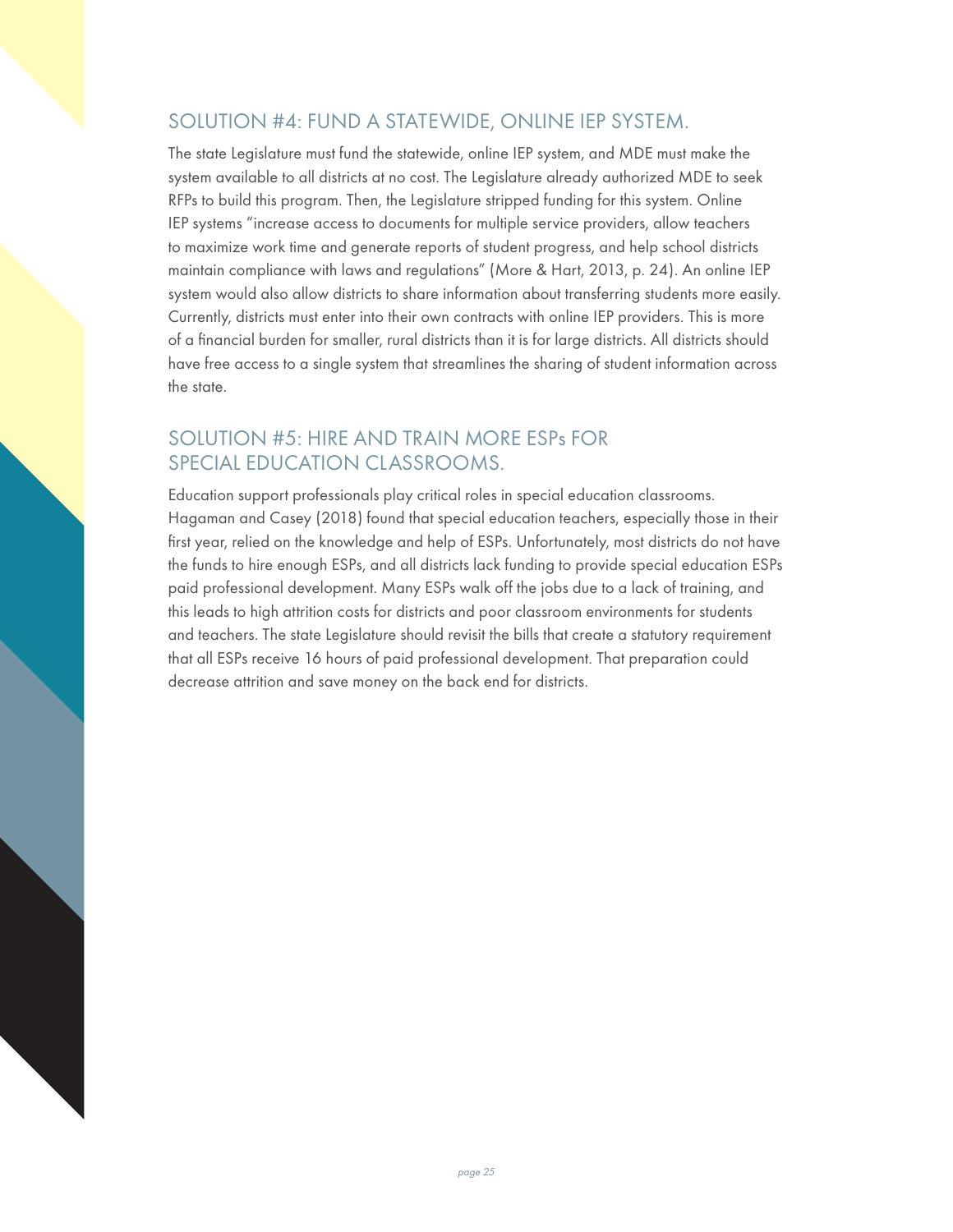### SOLUTION #6: TARGETED POLICY INTERVENTIONS.

Solutions 1-5 speak to systemic problems in special education. Lawmakers can also make a big difference by introducing legislation to target specific issues facing educators and students. They include:

- 1. Increase public awareness of fetal alcohol syndrome (FAS). Many special education students with FAS incorrectly carry EBD diagnoses. Early identification of FAS can greatly improve the interventions educators provide to students and families.
- 2. Increase funding and efforts to educate all students in the least restrictive environment possible.
- 3. Increase funding to coordinate state collaboration among schools, community services, and groups working with Indigenous populations. Many Native American students in Minnesota are in special education programs, and state agencies need to facilitate greater collaboration among agencies and communities to ensure all students are receiving both a proper diagnosis and proper services.
- 4. Increase measures to help special educators facing compassion fatigue. Many special educators leave the profession due to intense burnout.
- 5. Increase funding for professional development that allows educators to bridge the special education/general education divide. Students benefit from multidisciplinary teams of educators working in collaboration.
- 6. Provide all LEAs with funding to create assessment teams. Licensed educators assisting other licensed educators with due process paperwork reduces burnout. Teachers assisted by assessment teams also have more time to spend on direct student contact.
- 7. Increase efforts to hire more teachers and ESPs of color to work in special education.
- 8. Provide funding to increase parent awareness of special education services before kindergarten. Many students would greatly benefit from an earlier diagnosis and intervention.
- 9. Pass legislation preventing Tier 1 teachers from working in Level IV self-contained special education settings. It is dangerous and irresponsible to allow adults without special education training to work with Minnesota's most at-risk students.
- 10. Provide all LEAs, especially in greater Minnesota, with access to adequate facilities to provide all students, especially students in special education, with a FAPE.
- 11. Fund quality, paid professional development for all ESPs working in special education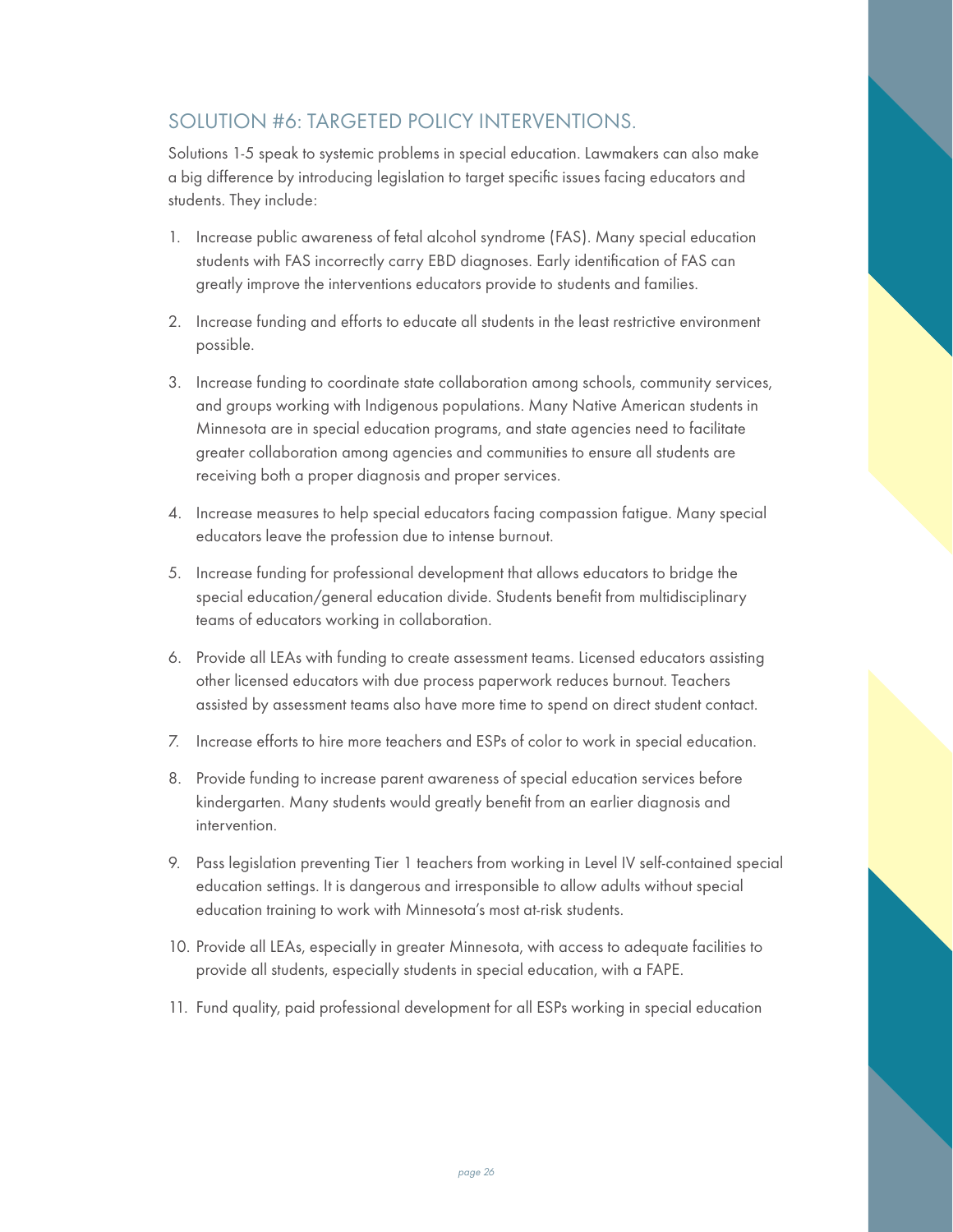# Concluding Thoughts

Special education needs serious policy interventions. We have offered places state leaders can begin to correct the harm caused by past legislative acts.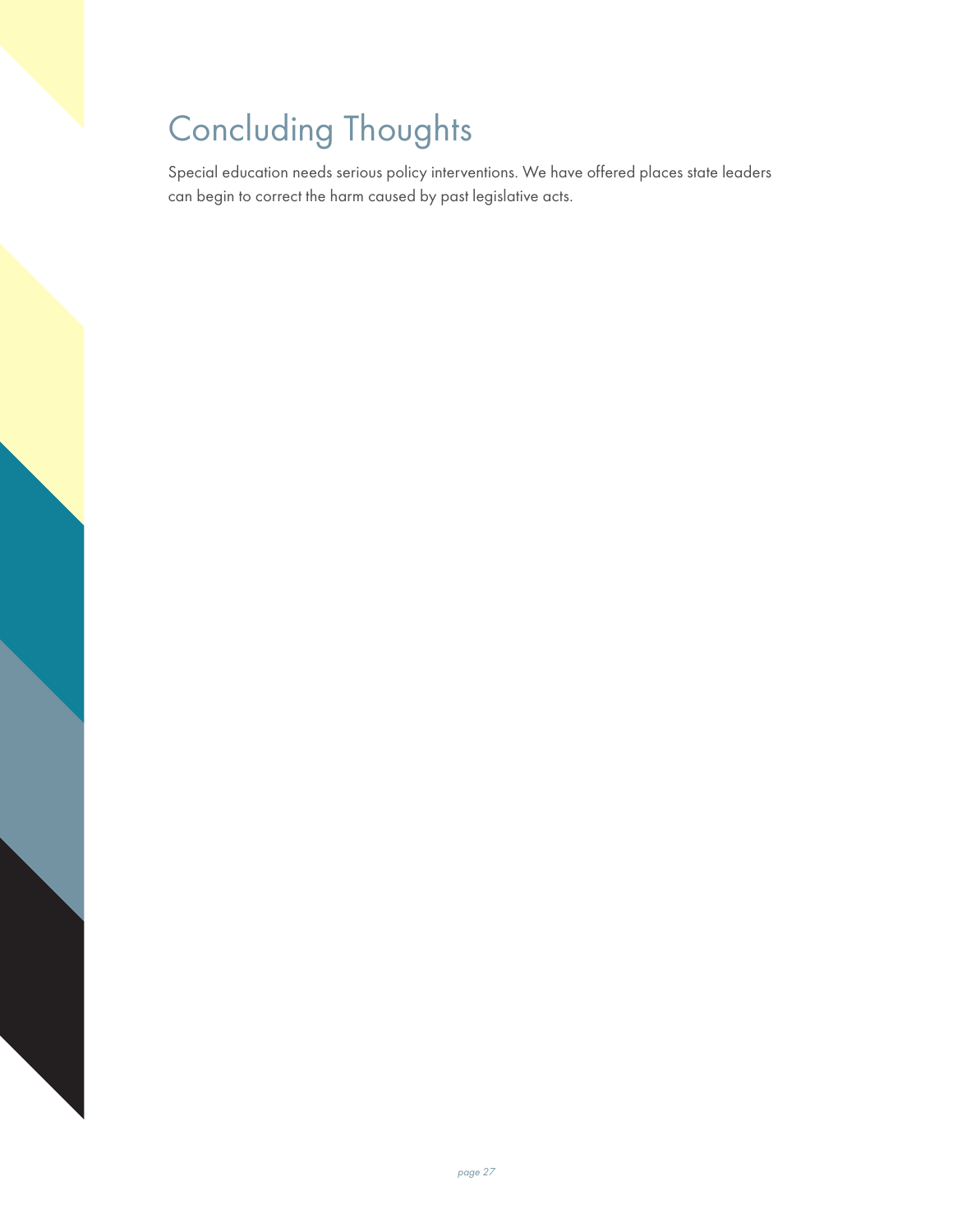# References

Bricker, D., Xie, H., & Bohjanen, S. (2018). A history of EI/ECSE in the United States: A personal perspective. Journal of Early Intervention, 40(2), 121-137.

Burke, M. M., & Sandman, L. (2015). In the voices of parents: Suggestions for the next IDEA reauthorization. Research and Practice for Persons with Severe Disabilities, 40(1), 71-85.

Coalition, I. F. (June 2017). IDEA FF Letter. Washington, D.C. Retrieved from https://cdn-files. nsba.org/s3fs-public/reports/IDEA%20FF%20Letter%20June%202017%20FINAL.PDF?Z9 06NFle97vIE91bviOqlLwV1Od5Dtss

Cooc, N. (2018). Examining the underrepresentation of Asian Americas in special education: New trends from California school districts. Exceptionality, 26(1), 1-19.

Donovan, M. S., & Cross, C. T. (2002). Minority students in special and gifted education. Washington D.C.: National Academy Press.

Hagaman, J. L., & Casey, K. J. (2018). Teacher attrition in special education: Perspectives from the field. Teacher Education and Special Education, 41(4), 277-291.

Minnesota Department of Education. (2017). 2017 Report of Teacher Supply and Demand in Minnesota's Public Schools 201. St. Paul.

Minnesota Department of Education. (July 2018). Special Education Cross-Subsidies Fiscal Year 2017. St. Paul: Division of School Finance. Retrieved from https://education.mn.gov

More, C. M., & Hart, J. E. (2013). Maximizing the use of electronic individualized education program software. Teaching Exceptional Children, 45(6), 24-29.

National Council on Disability. (2018). Broken promises: The underfunding of IDEA. Washington, D.C.

Office of the Legislative Auditor, State of Minnesota. (2013, March). Special Education. St. Paul: Program Evaluation Division. Retrieved from http://www.auditor.leg.state.mn.us

Professional Educator Licensing and Standards Board. (2019). 2019 Biennial Minnesota Teacher Supply and Demand. St. Paul: Wilder Research. Retrieved from https://mn.gov/ pelsb/

Strom, T. (2018, November). Minnesota school finance: A guide for legislators. St. Paul: Research Department, Minnesota House of Representatives.

Sullivan, A. L. (2017). Wading through the quicksand: Making sense of minority disproportionality in identification of emotional distrurbance. Behavioral Disorder, 43(1), 244-252.